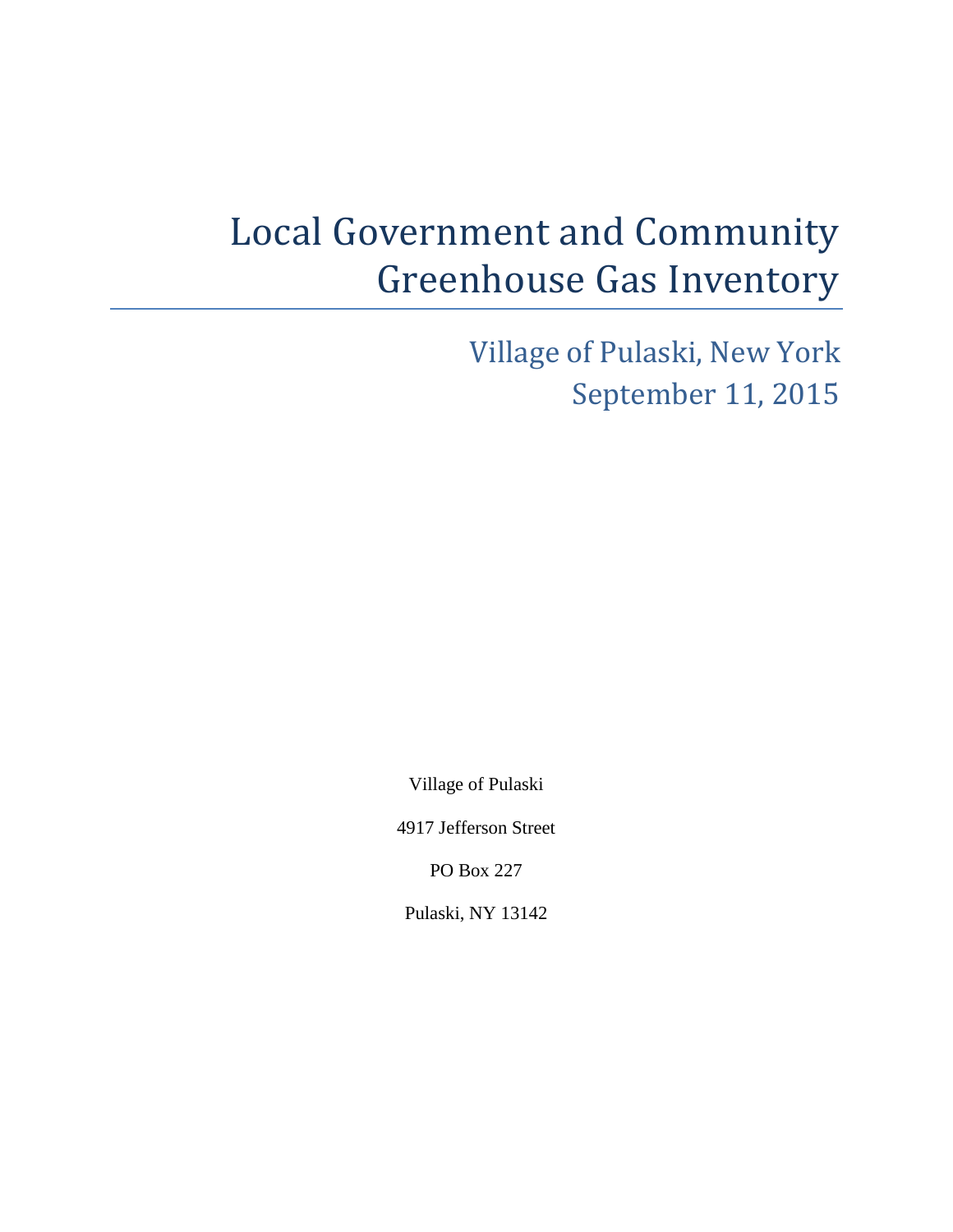## **Table of Contents**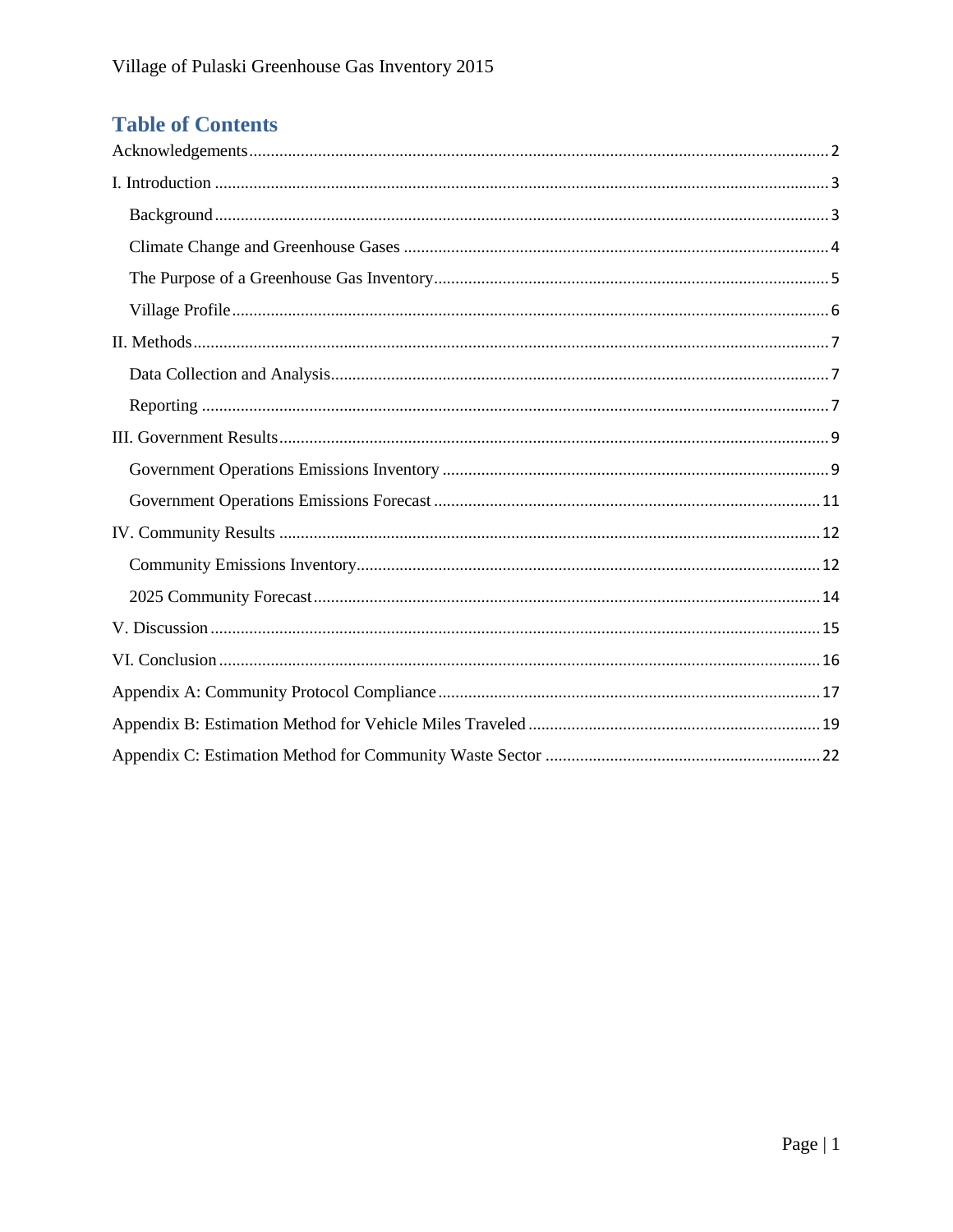## <span id="page-2-0"></span>**Acknowledgements**

The Village of Pulaski would like to acknowledge the contributions made to this report by the following:

**Village of Pulaski** Michele Cusyck, Village Clerk Mike Martin, Police Chief Bill Noreault, DPW Superintendent

**Oswego County** Shawn Doyle, Oswego County Legislature

#### **ICLEI Local Governments for Sustainability**

**Central New York Regional Planning and Development Board** Chris Carrick, Energy Program Manager Amanda Mazzoni, Planner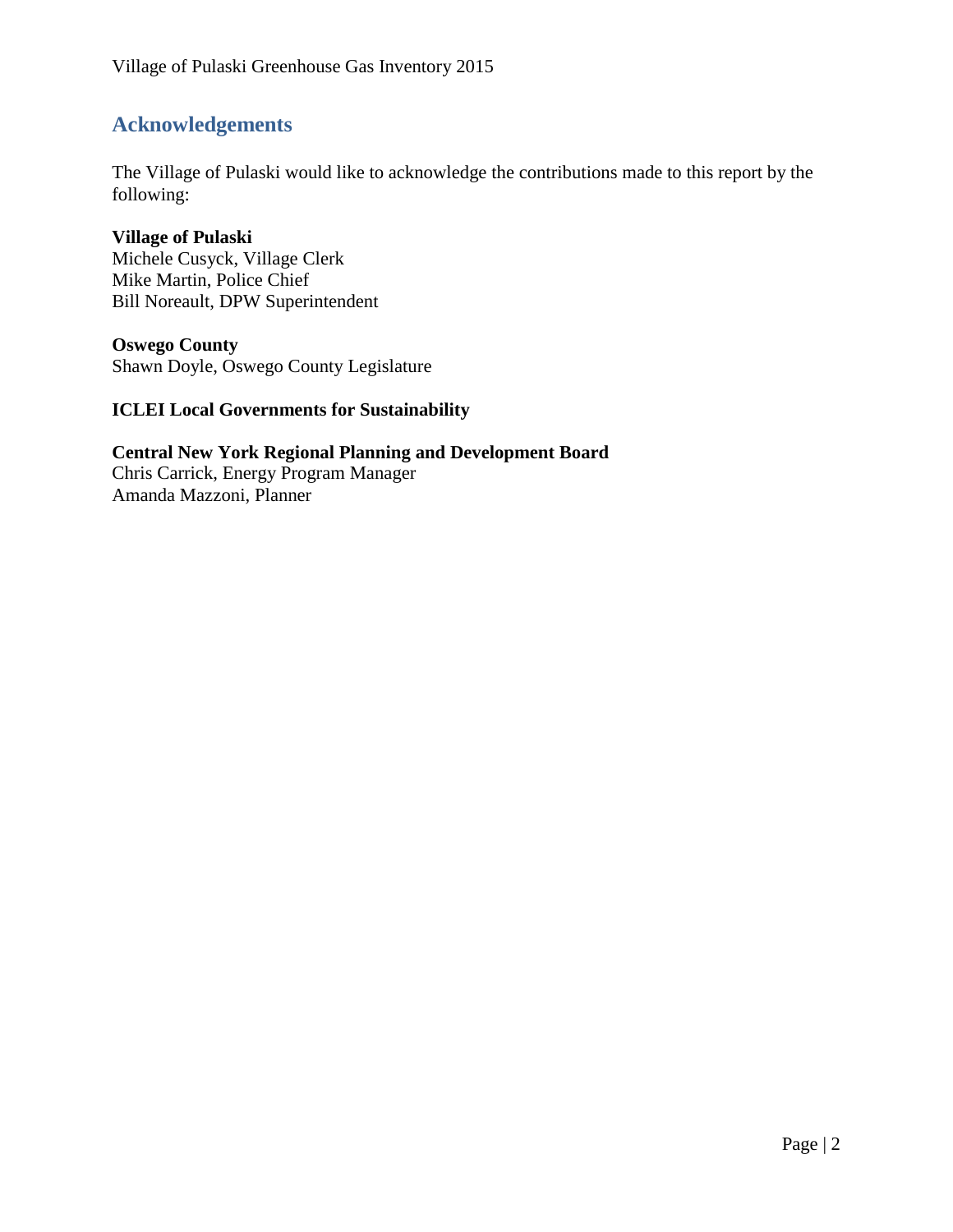## <span id="page-3-0"></span>**I. Introduction**

#### <span id="page-3-1"></span>**Background**

The Village of Pulaski has adopted the Climate Smart Communities Pledge as a commitment to greenhouse gas (GHG) emission reduction and climate change mitigation. The Climate Smart Communities Program represents a partnership between New York State and local governments to reduce energy use and GHG emissions. Major steps involved in the program include:

- 1. Adopting the Climate Smart pledge
- 2. Compiling a GHG inventory
- 3. Developing a plan to reduce emissions (Climate Action Plan), and
- 4. Carrying out sustainable development projects.

ICLEI-Local Governments for Sustainability recommends a similar path to follow with 5 milestones (see Figure 1).

The first step in climate action planning is to compile a GHG inventory. A GHG emissions inventory is an audit of activities that contribute to the release of emissions. For this GHG inventory, energy use and waste generation information was gathered and methods of calculation explained in the Local Government Operations Protocol (LGOP) and the US Community Operations Protocol developed by ICLEI-Local Governments for Sustainability were utilized to generate emissions figures. Data for municipal and community-wide energy use and waste production were entered into ICLEI's ClearPath software. The outputs were aggregated into metric tons of  $CO<sub>2</sub>$  equivalent, and emissions were delineated by sector, source, and scope. Data from the inventory will guide policy decisions and energy improvements, inform sustainability projects, and build public support for broader sustainability initiatives in the Village of Pulaski.



**Figure 1: ICLEI-Local Governments for Sustainability's 5 Milestone Process**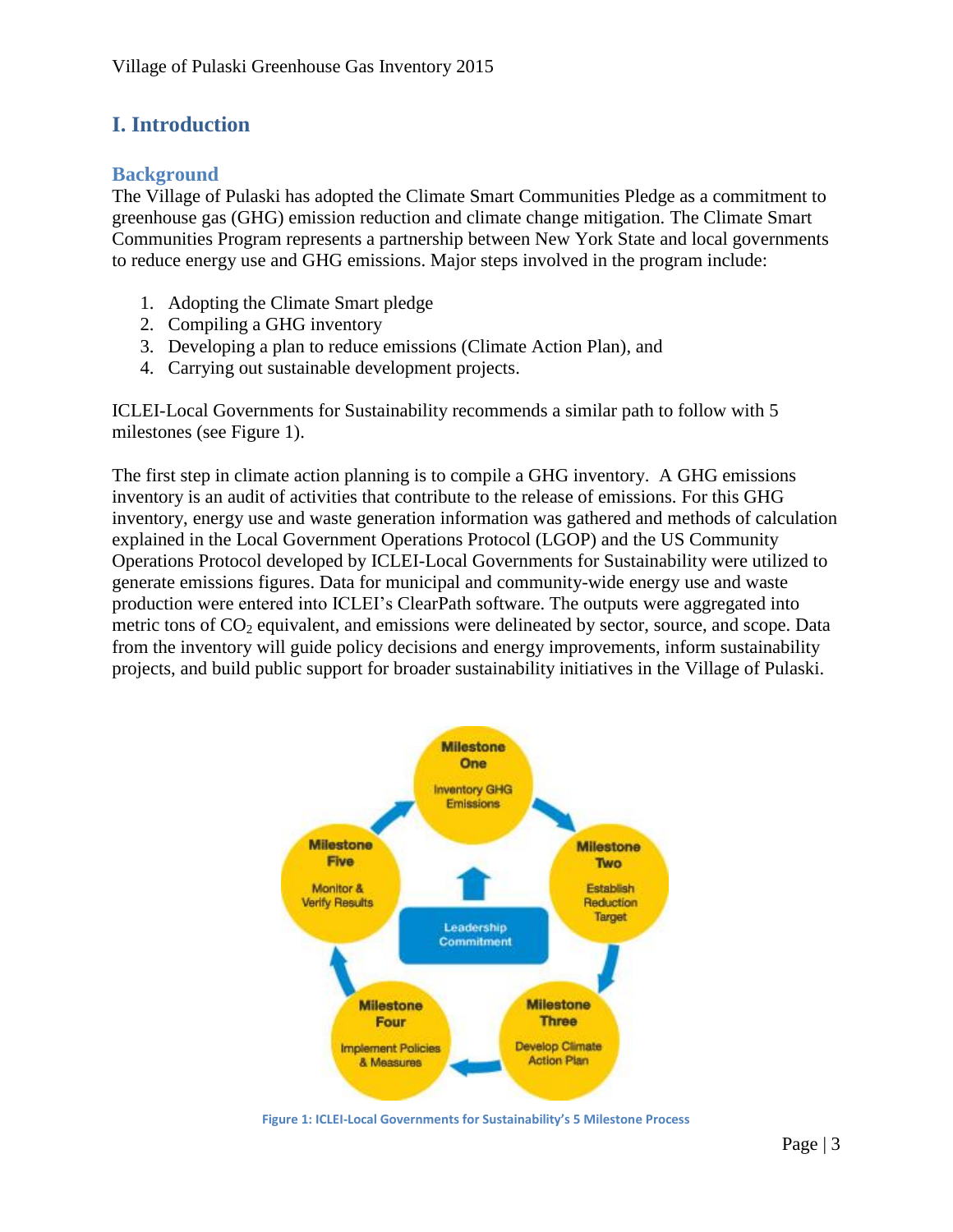#### <span id="page-4-0"></span>**Climate Change and Greenhouse Gases**

New York State outlined projected climate impacts and vulnerabilities during the 2011 ClimAid assessment.<sup>1</sup> The ClimAid report projects changes to ecosystems, with the increased presence of invasive species and shifts in tree composition, while water quality and quantity may also be impacted due to changes in precipitation. Furthermore, there may be beneficial economic impacts, such as a longer recreation season in the summer, and a longer growing season for the agricultural sector due to rising temperatures. Scientific evidence suggests that the impacts of global climate change will be different in various regions, and will include temperature shifts, sea level rise, and human health risks.

Climate change is increasingly recognized as a global concern. Scientists have documented changes to the Earth's climate including the rise in global average temperatures, as well as sea levels, during the last century. An international panel of leading climate scientists, the Intergovernmental Panel on Climate Change (IPCC), was formed in 1988 by the World Meteorological Organization and the United Nations Environment Programme to provide objective and up-todate information regarding the changing climate. In its 2007 Fourth Assessment Report, the IPCC states that there is **a greater than 95 percent chance that rising global** 



**Figure 1: The Greenhouse Effect**

**average temperatures, observed since 1750, are primarily a result of greenhouse gas (GHG)-emitting human activities.<sup>2</sup>**

The rising trend of human-generated GHG emissions is a global threat. The increased presence of these gases affects the warming of the planet by contributing to the natural greenhouse effect, which warms the atmosphere and makes the earth habitable for humans and other species (see Figure 2).<sup>3</sup> Mitigation of GHGs is occurring in all sectors as a means of reducing the impacts of this warming trend. However, scientific models predict that some effects of climate change are inevitable no matter how much mitigative action is taken now. Therefore, climate mitigation actions must be paired with adaptation measures in order to continue efforts to curb emissions contributions to global warming, while adapting communities so that they are able to withstand climate change impacts and maintain social, economic, and environmental resilience in the face of uncertainty. Climate adaptation can take shape through infrastructure assessments and emergency planning, as well as through educational efforts to raise public awareness about potential climate change impacts. In New York State, regional climate change impact and vulnerability assessments will likely increase moving forward, but many local governments

 $\overline{a}$ <sup>1</sup> NYS. 2011. ClimAid. [http://www.nyserda.ny.gov/Publications/Research-and-Development/Environmental/EMEP-](http://www.nyserda.ny.gov/Publications/Research-and-Development/Environmental/EMEP-Publications/Response-to-Climate-Change-in-New-York.aspx)[Publications/Response-to-Climate-Change-in-New-York.aspx](http://www.nyserda.ny.gov/Publications/Research-and-Development/Environmental/EMEP-Publications/Response-to-Climate-Change-in-New-York.aspx)

 $\frac{2}{3}$  NYS. 2011. ClimAid. [http://www.nyserda.ny.gov/Publications/Research-and-Development/Environmental/EMEP-](http://www.nyserda.ny.gov/Publications/Research-and-Development/Environmental/EMEP-Publications/Response-to-Climate-Change-in-New-York.aspx)[Publications/Response-to-Climate-Change-in-New-York.aspx](http://www.nyserda.ny.gov/Publications/Research-and-Development/Environmental/EMEP-Publications/Response-to-Climate-Change-in-New-York.aspx)

<sup>&</sup>lt;sup>3</sup> IPCC. 2007. Fourth Assessment Report. [http://www.ipcc.ch/publications\\_and\\_data/ar4/wg2/en/ch18s18-6.html](http://www.ipcc.ch/publications_and_data/ar4/wg2/en/ch18s18-6.html)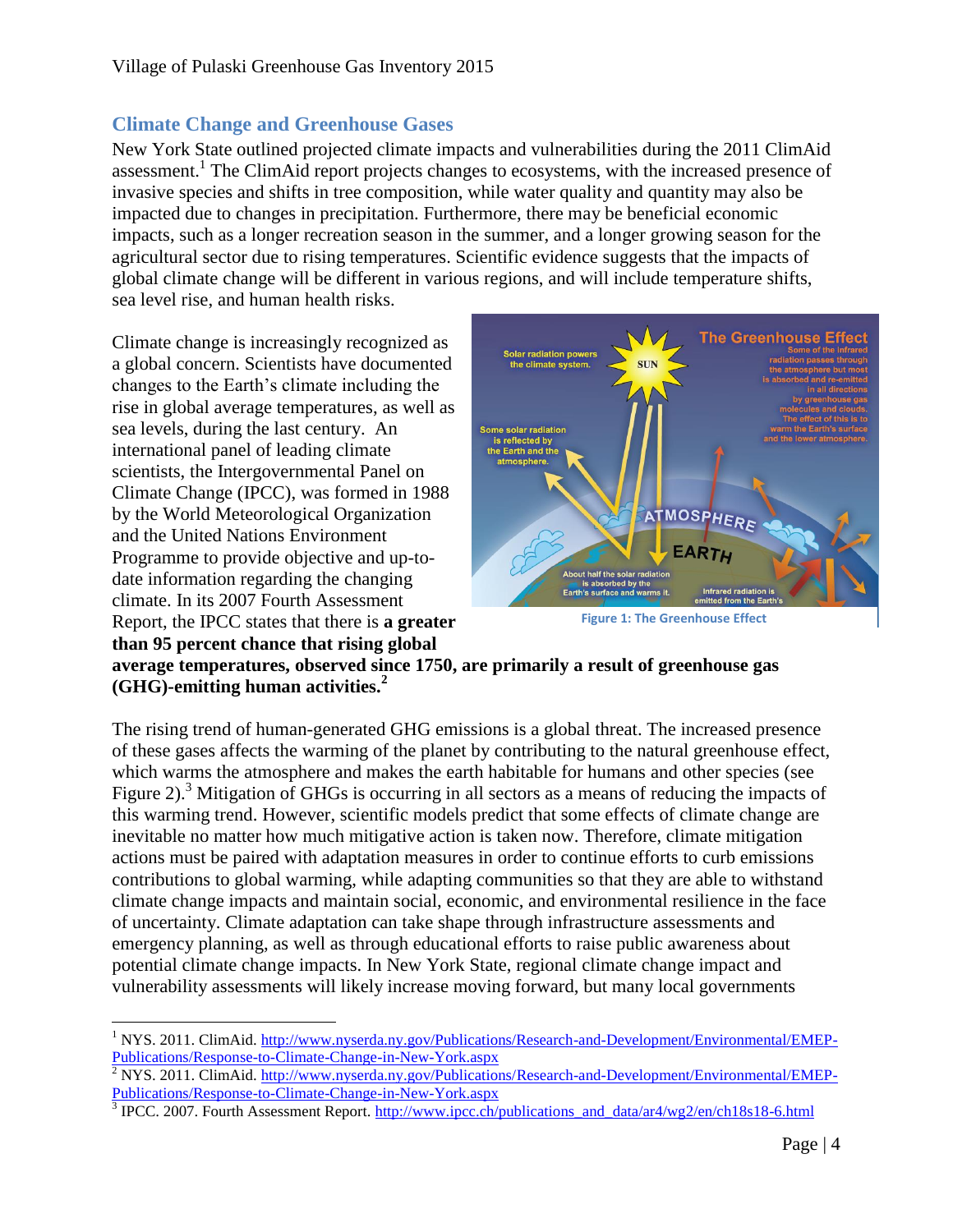across the nation are already taking action to lessen climate impacts through GHG reduction measures and climate adaptation planning.

As scientific evidence of climate change grows, the need for climate action and adaptation will also increase. The goal of building community resilience in order to protect the health and livelihood of residents, as well as natural systems, must serve as a motivating factor in the assessment of greenhouse gas contributions and effective sustainability planning.

#### <span id="page-5-0"></span>**The Purpose of a Greenhouse Gas Inventory**

Many local governments have decided to gain a detailed understanding of how their emissions and their community's emissions are related to climate change and have committed to reducing GHG emissions at the local level. Local governments exercise direct control over their own operations and can lead by example by reducing energy usage in municipal facilities, using alternative fuels for their fleets, and investing in renewable energy sources. Local governments can also influence community-wide activities that contribute to climate change by improving building codes and standards, providing cleaner transportation options, and educating members of the community about their choices as consumers. Each local government is unique with its own set of opportunities, challenges, and solutions, and therefore climate action needs to be tailored to each community at the local level.

Because local governments typically contribute less than ten percent of the total greenhouse gas emissions generated in a given community, ICLEI recommends developing both local government operations and community-wide greenhouse gas emissions inventories and reduction strategies. Before concerted management and reduction of greenhouse gas emissions can occur within our local governments and communities, local governments must undertake a careful measurement and analysis of all GHG sources. A GHG inventory should facilitate keen insight into the types and sources of GHG emissions within a local jurisdiction, and a GHG emissions forecast will project these emissions levels into the future, allowing for better planning and success in managing those emissions.

There are several major benefits for local governments that undertake emissions inventories:

- 1. **Fiscal benefits:** Developing climate and energy strategies can help your local government slash energy costs and save taxpayer dollars. Conducting a GHG emissions inventory will show you exactly where energy is being wasted and identify opportunities to become more efficient.
- 2. **Climate leadership:** By taking action now to address climate change, your local government and elected officials can be recognized for their leadership on climate and energy issues.
- 3. **Community benefits:** Measures to reduce GHG emissions and energy consumption typically have many co-benefits. They can improve air quality and public health, stimulate the local economy, create green jobs, and make communities more livable and walkable.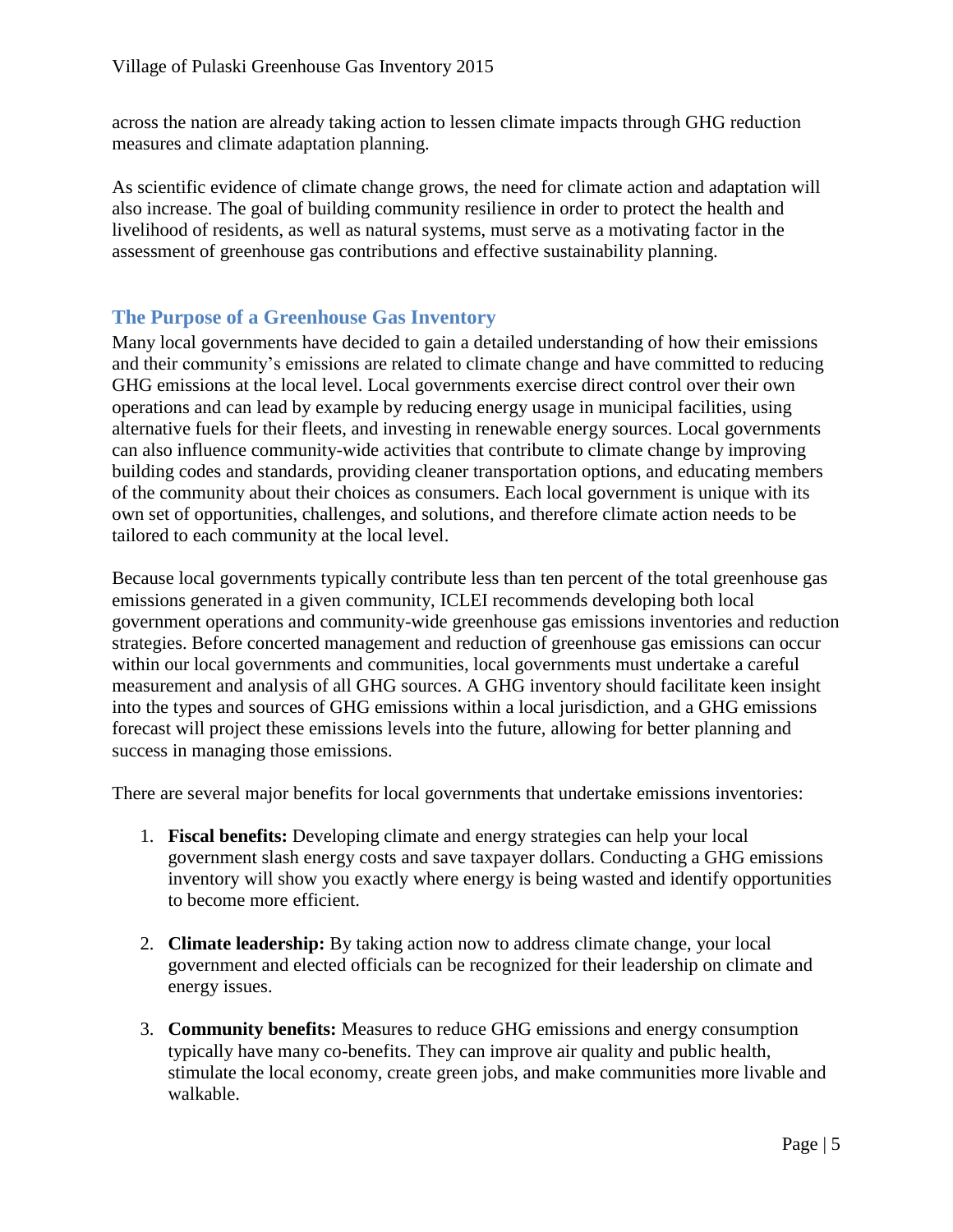4. **Regulatory preparedness:** Although the federal government has yet to produce legislation addressing GHG emissions, a variety of actions at the state and regional levels specifically impact local governments and planning agencies. Taking action now will help your jurisdiction prepare for any future legislative requirements and position your local government for successful compliance.

The Village of Pulaski is becoming increasingly interested with sustainable initiatives, and in 2015 signed on with a team from the Central New York Regional Planning and Development Board to conduct a greenhouse gas inventory. Through this initiative, the Village hopes to monitor and audit their emissions in order to discover new ways to decrease their carbon footprint as well as incorporate sustainable alternatives into their Village planning.

#### <span id="page-6-0"></span>**Village Profile**

The Village of Pulaski is located in northern Oswego County. The Village covers an area of 3.4 square miles, and the majority of the area is used for residential purposes, is used for commercial purposes, or is vacant. According to the 2010 US Census, the Village has a population of about 2,365 residents, with 1,048 occupied housing units. Of the 1,048 occupied housing units, 489 units are owner-occupied with an average household size of 2.6 persons, while 507 units are renter-occupied with an average household size of 1.92 persons.

The Village provides its residents with many services through the following departments: Building and Zoning, Police, Public Library, Public Works, Village Cemetery, Village Clerk/Treasurer, and Wastewater Treatment Plant.



**Figure 3: Village of Pulaski Map**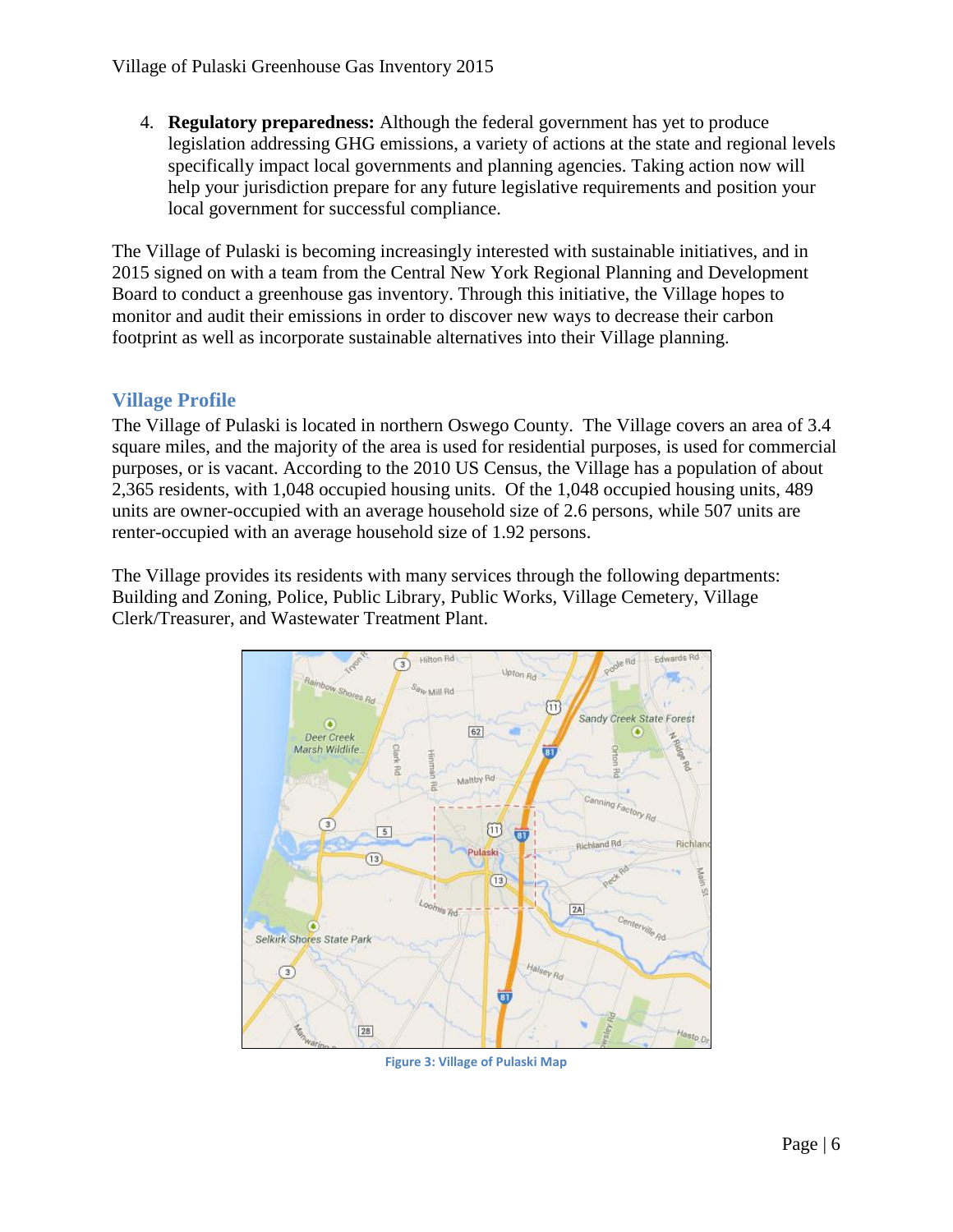## <span id="page-7-0"></span>**II. Methods**

#### <span id="page-7-1"></span>**Data Collection and Analysis**

Fuel and energy use data associated with GHG emissions were collected for community and municipal operations within the Village of Pulaski for the baseline year 2010 following ICLEI-Local Governments for Sustainability's Local Government Operations Protocol (LGOP) and the US Community Operations Protocol. Emissions were also forecasted for the year 2025 for both government and community operations based on current and projected energy use trends and waste production trends. ICLEI's ClearPath software was used to analyze energy use and convert information into emissions data, measured in metric tons of carbon dioxide equivalent  $(MTCO<sub>2</sub>e)$ . The software streamlines the process of converting different sources, units, and varieties of emissions into comparable energy use and emissions figures.

#### <span id="page-7-2"></span>**Reporting**

The three most prevalent greenhouse gases, and therefore the focus of this analysis, are carbon dioxide  $(CO_2)$ , methane  $(CH_4)$  and nitrous oxide  $(N_2O)$ . The units used to discuss these gases in aggregate is carbon dioxide equivalent  $(CO<sub>2</sub>e)$ , which is a conversion based on each gas' Global Warming Potential (GWP), or the impact of 1 unit of each gas in the atmosphere compared to 1 unit of  $CO<sub>2</sub>$  (see Table 1). Emissions measured in  $CO<sub>2</sub>e$  can be categorized in various ways, including by scope, sector, and source.

| <b>Greenhouse Gas (GHG)</b> | <b>Global Warming Potential</b><br>(GWP) |
|-----------------------------|------------------------------------------|
| Carbon Dioxide $(CO2)$      |                                          |
| Methane $(CH_4)$            | ን 1                                      |
| Nitrous Oxide $(N_2O)$      | 310                                      |

**Table 1: Global Warming Potential of Greenhouse Gases**

The scope distinction, which labels the emissions sources within a local government as either scope 1, 2, or 3, distinguishes between what is directly emitted (scope 1) and indirectly emitted (scopes 2 and 3) (see Table 2). Local governments inherently have more control over the emissions in scopes 1 and 2 due to the behavioral and often function-specific nature of scope 3 emissions sources, and therefore scope 3 emissions are optional to report in GHG inventories. However, governments and communities are increasingly accounting for all three scopes in their inventory analyses in an effort to conduct more comprehensive carbon footprint assessments.

It is important to use the scope distinction, rather than just an aggregate emissions total, when evaluating the local government GHG footprint because other government inventories (such as Oswego County or New York State) will likely account for the same emissions. If scope distinctions are not made, then there is the potential for double-counting certain sources in these aggregated reporting formats (such as electricity consumed by the Village (scope 2) and the same electricity generated by plants in the State (scope 1)).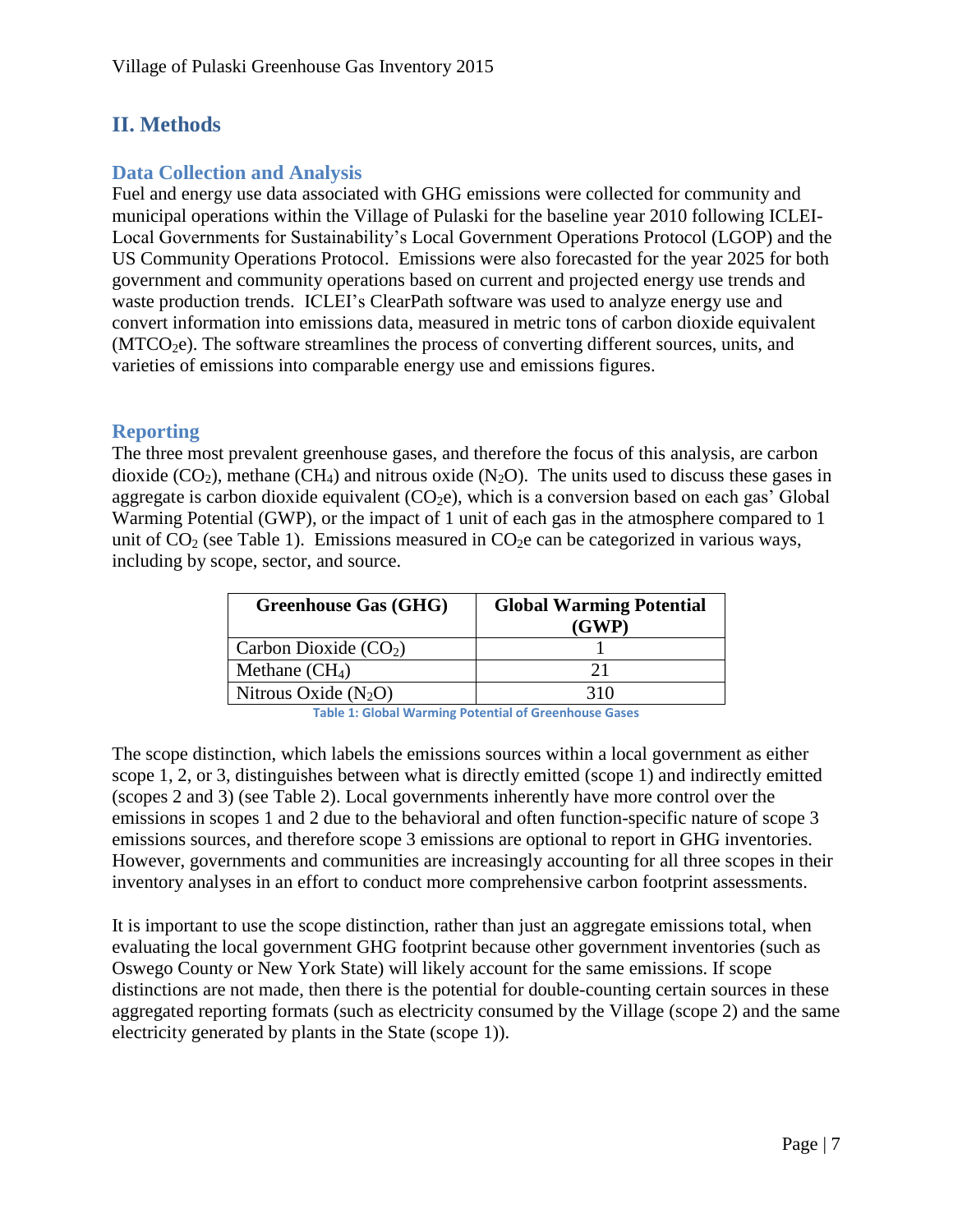| <b>Scope</b>                | <b>Emissions Activity</b>                                                   | <b>Examples</b>                                                                                                        |
|-----------------------------|-----------------------------------------------------------------------------|------------------------------------------------------------------------------------------------------------------------|
|                             | All direct GHG emissions                                                    | Onsite governmental emissions, vehicle fleet<br>emissions, onsite commercial, residential, and<br>industrial emissions |
| $\mathcal{D}_{\mathcal{L}}$ | All indirect GHG gases related to<br>the consumption of purchased<br>energy | Emissions related to purchased steam, heating,<br>cooling, and electricity                                             |
|                             | All other indirect emissions not<br>included in Scope 2                     | Emissions from was tewater and solid was te processes,<br>employee commute, household waste, and<br>commercial waste   |

**Table 2: Emission Scope Distinctions**

Emissions data can also be reported by sector. Sectors are included or excluded in the boundaries of GHG inventories based on availability of data, relevance to emissions totals, and scale to which they can be changed. For example, if a municipality's wastewater is treated at a wastewater treatment facility that is located outside of the municipality's boundaries and is therefore not able to be changed by the municipality alone, facility emissions do not need to be included in the inventory).

Finally, emissions data can be reported by source. Electricity, natural gas, wood, and fuel oil would be sources of emissions within the "Residential Energy Use" or "Commercial Energy Use" sectors, while gasoline, diesel, and ethanol would be sources of emissions within the "Transportation" sector.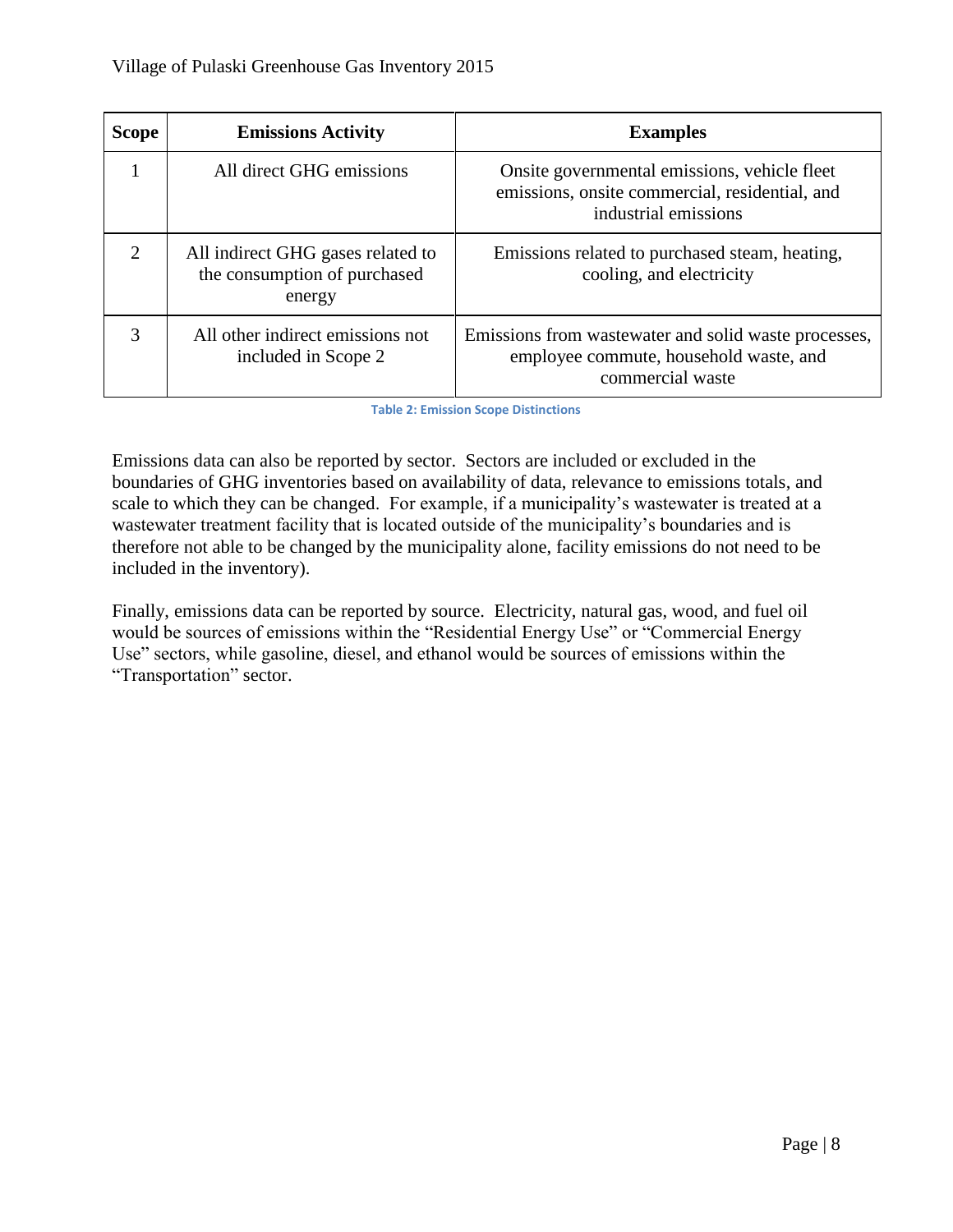## <span id="page-9-0"></span>**III. Government Results**

#### <span id="page-9-1"></span>**Government Operations Emissions Inventory**

In 2011, the Village of Pulaski's government emissions totaled  $252$  MTCO<sub>2</sub>e. The largest source of government emissions in the Village of Pulaski in 2011 was electricity, accounting for 159  $MTCO<sub>2</sub>e$ , or 63% of community emissions. Gasoline and diesel were also large emitting sources, producing  $38 \text{ MTCO}_2$ e (15%) and  $33 \text{ MTCO}_2$ e (13%), respectively.



**Figure 4: 2010 Government Operations Emissions by Source**

Government emission sectors inventoried include: buildings and facilities, streetlights and traffic signals, water/sewer, and vehicle fleet. Water/sewer contributed to the largest percentage of emissions in the 2011 base year, accounting for 93 MTCO<sub>2</sub>e, or  $37\%$  of the government's total emissions. The vehicle fleet sector was the next highest emitting sector, producing  $71 \text{ MTCO}_{2}$ e, or 28% of total municipal emissions, followed by the buildings and facilities sector, which produced 54 MTCO<sub>2</sub>e, or 21% of total emissions, and the streetlights and traffic signals sector, which produced 34 MTCO<sub>2</sub>e, or 14% of government emissions.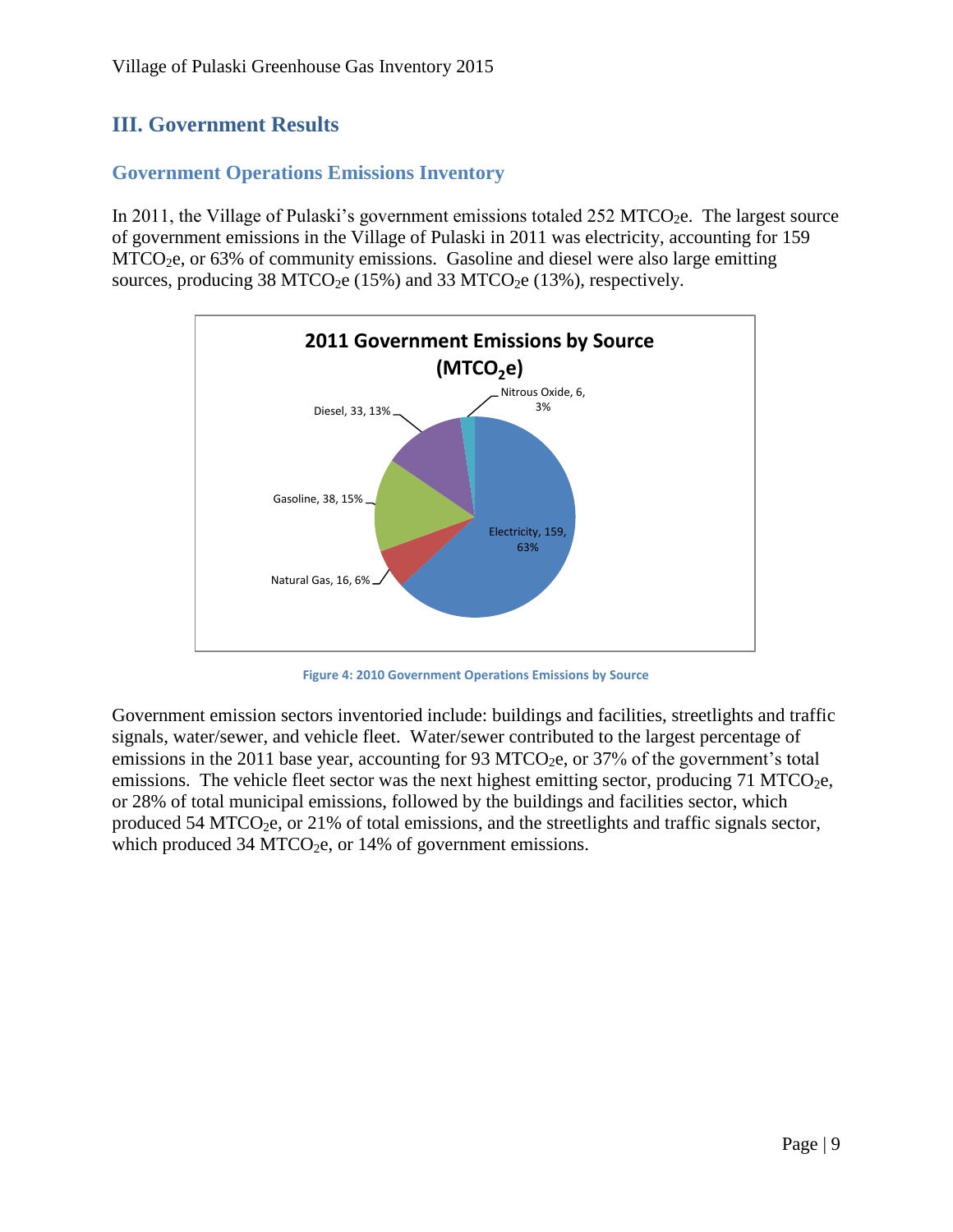

**Figure 5: 2010 Government Operations Emissions by Scope**

Energy use by sector in the government mimics emissions by sector in the government, with the water/sewer sector using the greatest amount of energy in 2011, using 1,328 million Btu (MMBtu) of energy, or 36% of the government's total energy use. The vehicle fleet sector consumed the next highest amount of energy, using 989 MMBtu, or 27% of total municipal energy use, followed by the buildings and facilities sector, which consumed 866 MMBtu, or 23% of total energy used, and streetlights and traffic signals, which used 506 MMBtu, or 14% of total energy used by the government.



**Figure 6: 2010 Government Operations Emissions by Sector**

Government emissions can also be broken down into scope. Scope 1 represents on-site emissions created and totaled 93 MTCO<sub>2</sub>e, or 37% of government emissions in 2011. Scope 2 represents off-site emissions created by energy used by the municipality and totaled 159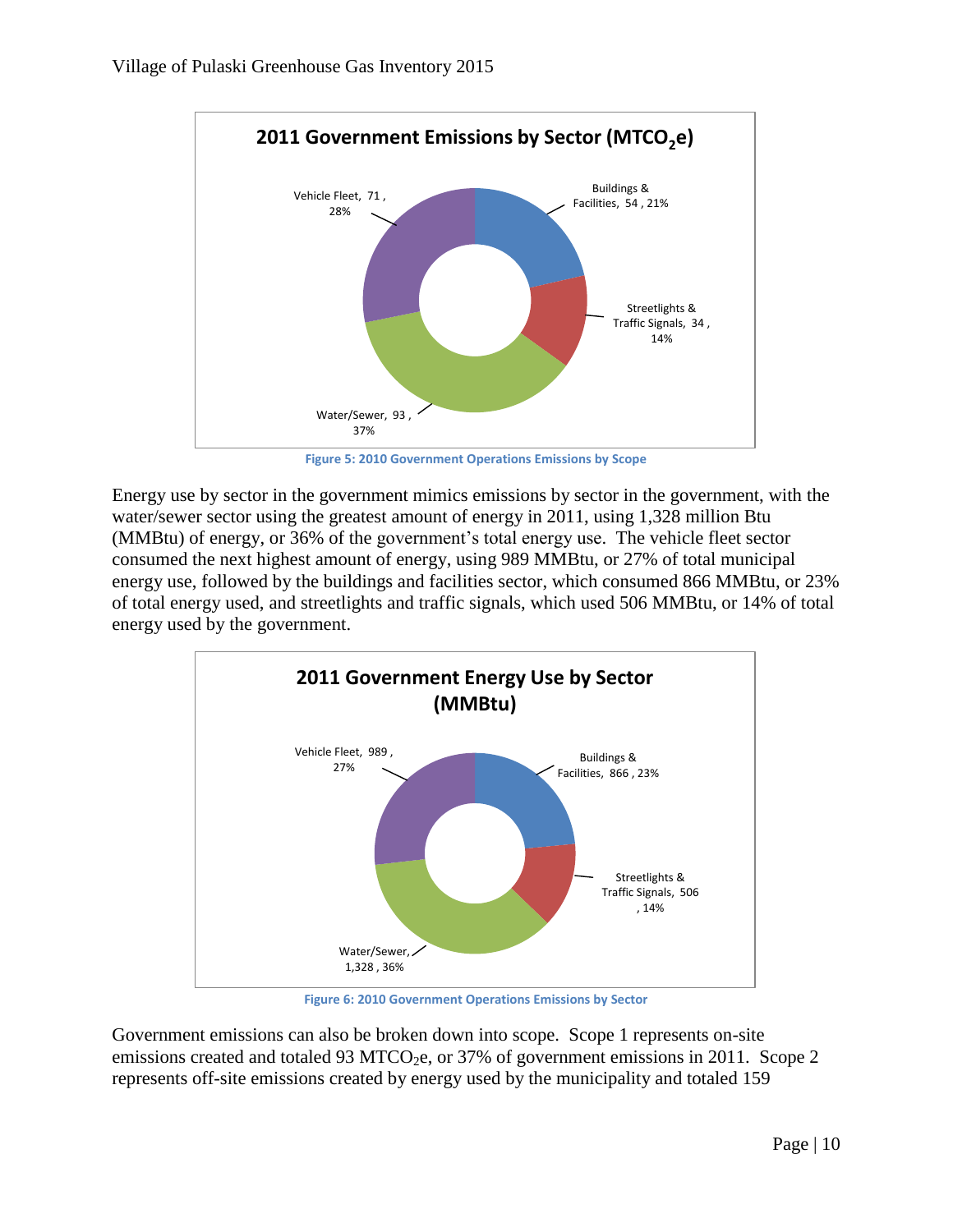MTCO2e, or 63% of total government emissions in 2011. Scope 3 emissions were not inventoried for this report.



**Figure 7: 2010 Government Operations Energy Use by Sector**

#### <span id="page-11-0"></span>**Government Operations Emissions Forecast**

The projected government greenhouse gas emissions for 2025 are 247 metric tons, which is 5 metric tons of  $CO<sub>2</sub>e$  less than the baseline year total. The projected forecast for 2025 government emissions is based on a single-rate population growth factor. Emissions are expected to decrease very slightly in all sectors.



**Figure 8: Government Operations Emissions Forecast**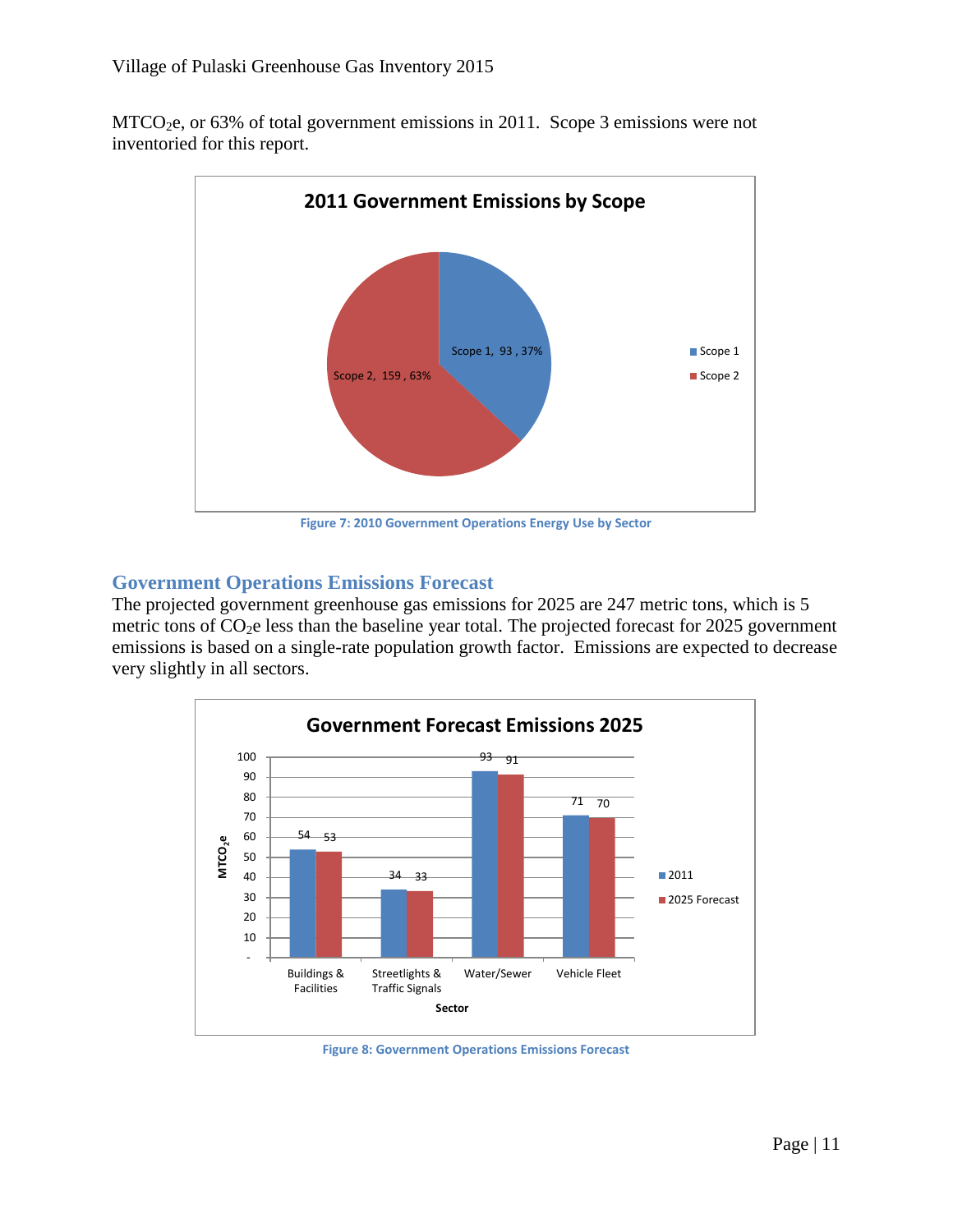## <span id="page-12-0"></span>**IV. Community Results**

#### <span id="page-12-1"></span>**Community Emissions Inventory**

In 2010, the Village of Pulaski's community emissions totaled  $24,593$  MTCO<sub>2</sub>e. The largest source of community emissions in the Village of Pulaski in 2010 was natural gas, accounting for  $7,466$  MTCO<sub>2</sub>e, or 30% of all community emissions. Gasoline and electricity were also large emitting sources, producing 7,447 MTCO<sub>2</sub>e (30%) and 5,335 MTCO<sub>2</sub>e (22%), respectively.



**Figure 9: 2010 Community Emissions by Source**

Community emission sectors inventoried include: residential energy use, commercial energy use, industrial energy use, transportation, and solid waste. The transportation sector contributed to the largest percentage of emissions in the 2010 base year, accounting for 10,090 MTCO<sub>2</sub>e, or 41% of the community's total emissions. Commercial energy use was the next highest emitting sector, producing  $7,160 \,\mathrm{MTCO}_{2}$ e, or  $29\%$  of total community emissions, followed by the residential energy use sector, which produced  $5,590$  MTCO<sub>2</sub>e, or 23% of total emissions, and the waste sector, which produced  $1,530$  MTCO<sub>2</sub>e, or 6% of emissions. The smallest emitting sector was industrial energy use, which produced  $223 \text{ MTCO}_2$ e, or 1% of total community emissions.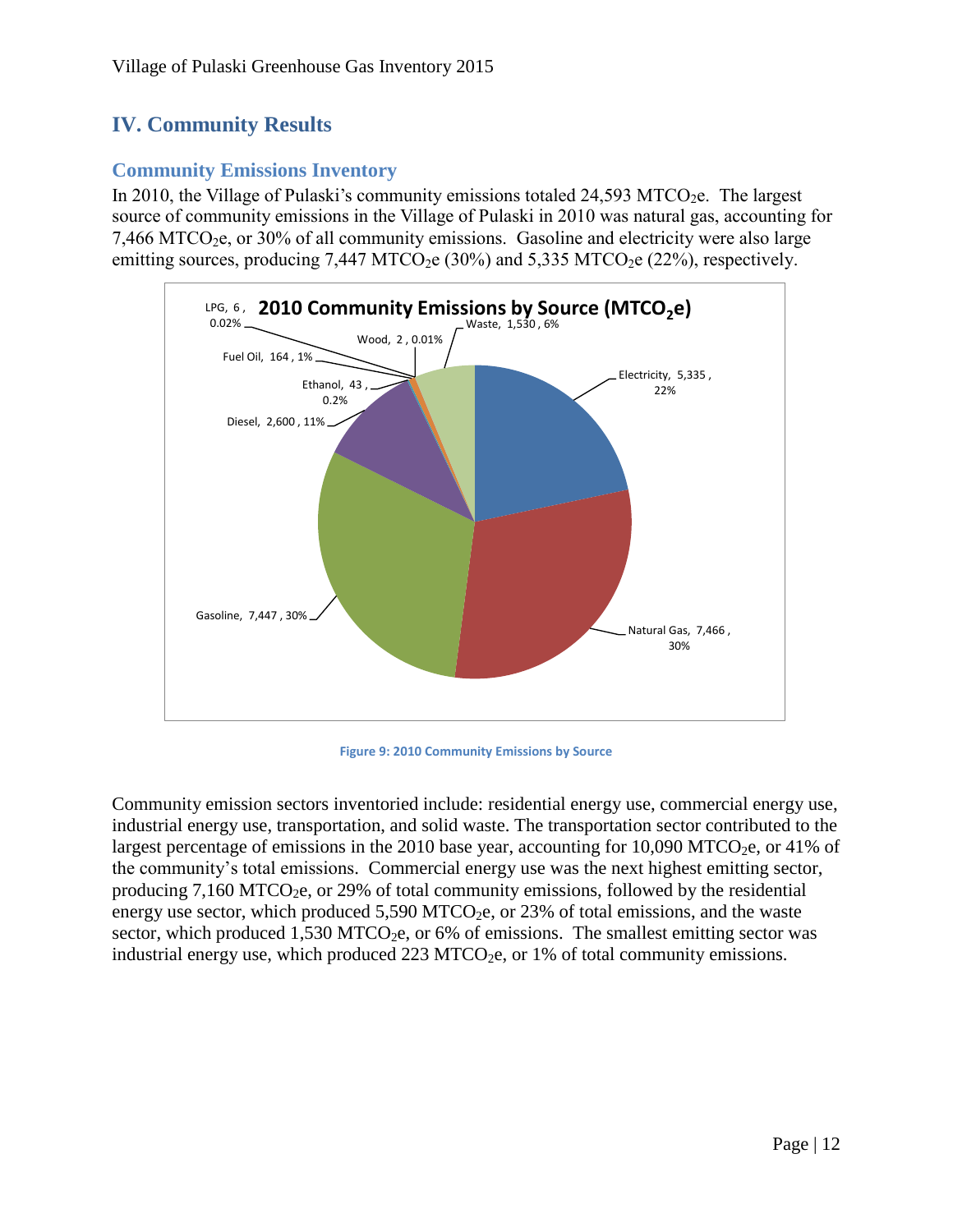

**Figure 10: 2010 Community Emissions by Sector**

Energy use by sector in the community mimics emissions by sector in the community, with the transportation sector using the greatest amount of energy in 2010, using 151,080 million Btu (MMBtu) of energy, or 40% of the community's total energy use. Commercial energy use consumed the next highest amount of energy, using 121,952 MMBtu, or 33% of total community energy use, followed by the residential energy use sector, which consumed 97,894 MMBtu, or 26% of total energy used, and the industrial energy use sector, which consumed 3,360 MMBtu, or 1% of energy used. The solid waste sector did not use any energy.



**Figure 11: 2010 Community Energy Use by Sector**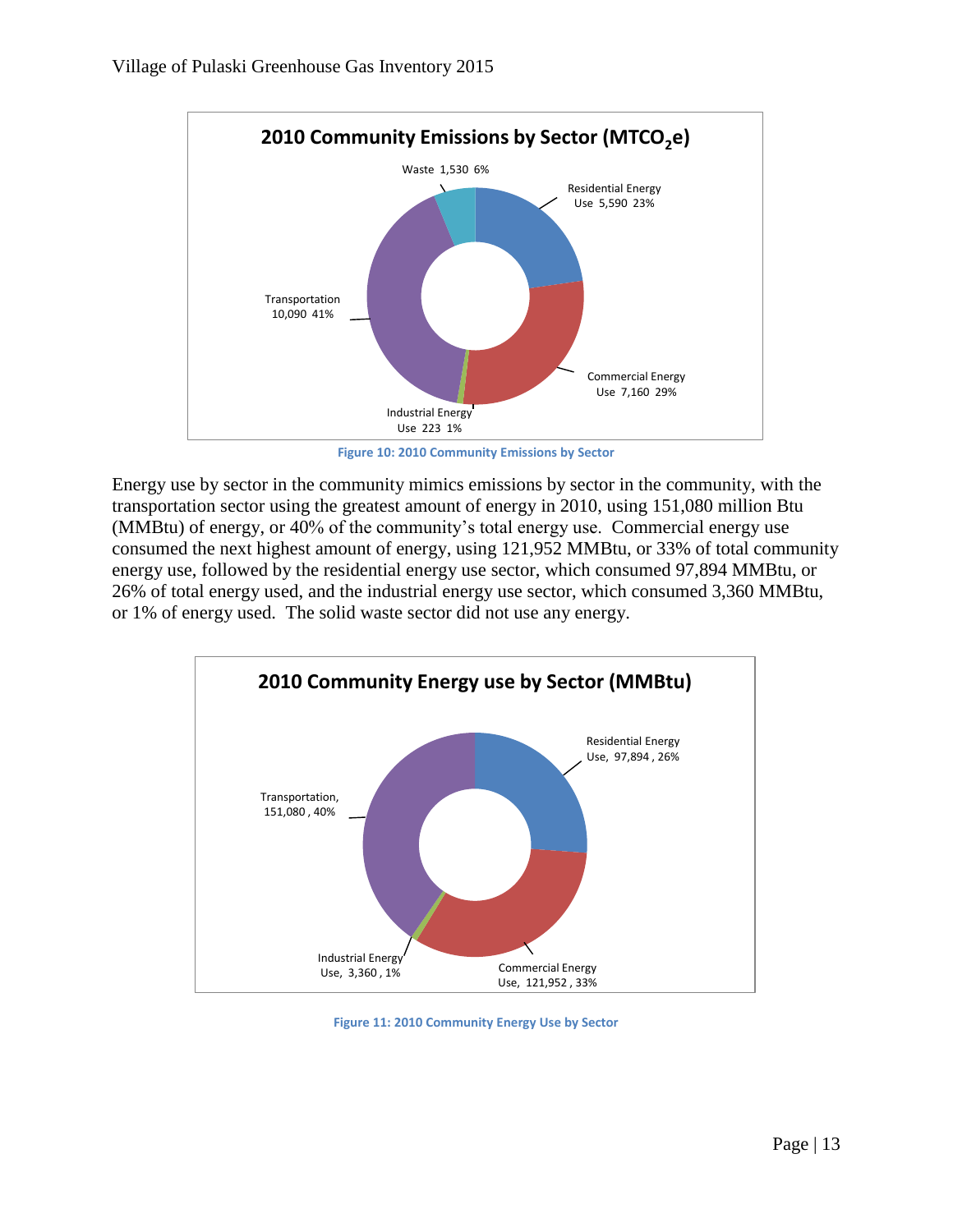#### <span id="page-14-0"></span>**2025 Community Forecast**

Community emissions in the Village of Pulaski are forecasted to total  $26,129$  MTCO<sub>2</sub>e in 2025, a 6.25% increase from the 2010 baseline year, with decreases in emissions in the residential energy use and waste sectors, and increases in the transportation, industrial energy use, and commercial energy use sectors compared to the 2010 baseline year. This forecast takes into local and statewide energy use and waste production trends.



**Figure 12: Community Emissions Forecast**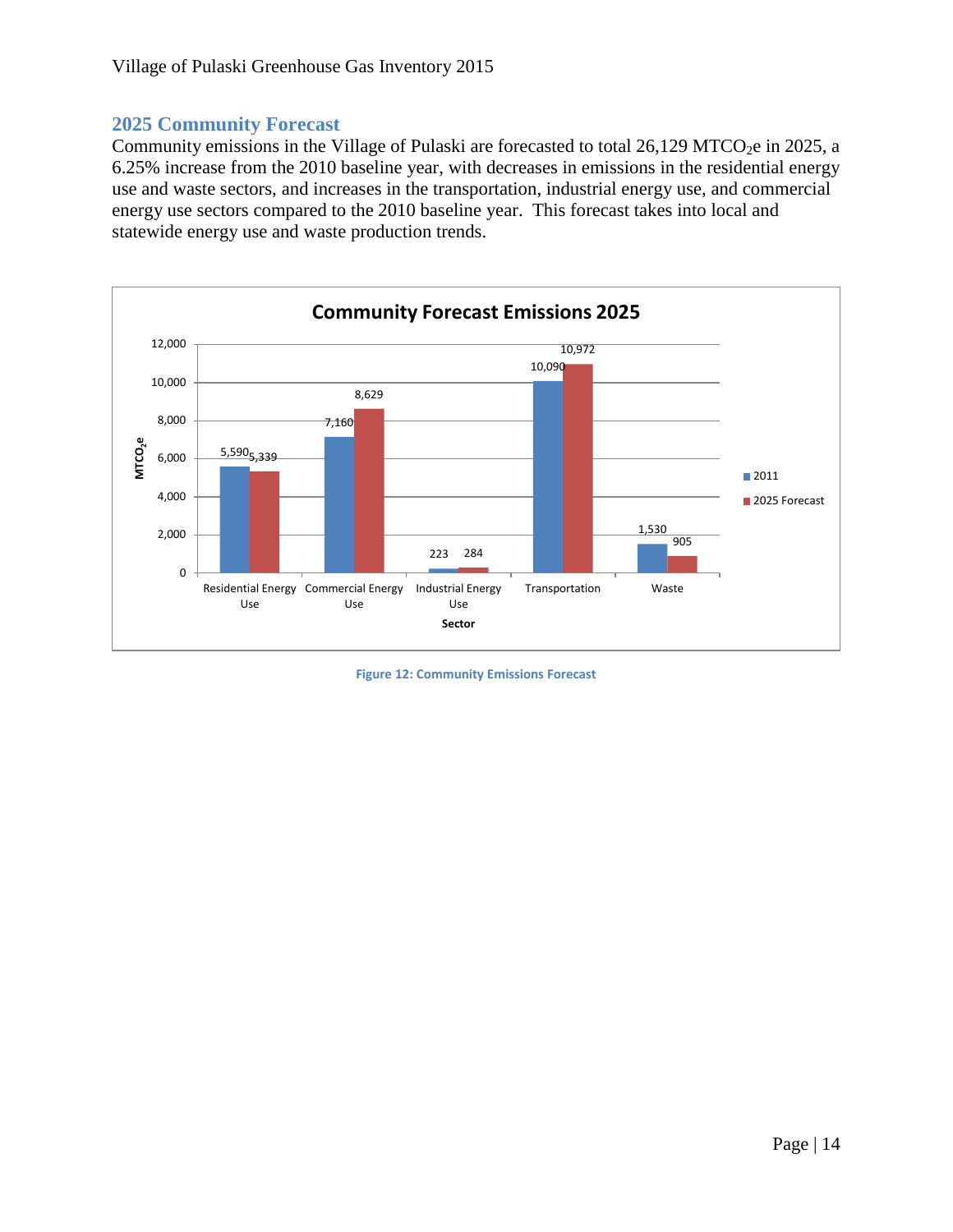## <span id="page-15-0"></span>**V. Discussion**

For this study a scope distinction was important because it isolated emissions information into categories that can be addressed with different means and tools. Direct emissions can be linked back to specific fuel types, whereas indirect emissions from the consumption of electricity are more difficult to quantify. Indirect scope 2 and, to a greater degree, scope 3 emissions have lower potentials to be affected by local policy initiatives. The vast majority of government emissions for Pulaski was scope 2 emissions, and thus should garner the most attention when mitigation plans are considered.

The greenhouse gas inventory and forecast is the first milestone in climate action planning, to be followed by developing a reduction goal and then creation of a climate action plan. The reduction goal and climate action plan should take scope differences into account. Sector and source analyses are also important because they will indicate more specifically where emissions are derived from, and because the scope distinction does not apply to community generated emissions which represent the majority of emissions within a municipality.

The data indicated that the greatest percentage of government emissions came from the water/sewer sector. The results of this study also indicate that the largest percentage of community emissions came from the transportation sector for 2010, and this sector is forecasted to remain the largest emitting sector through 2025. Water/sewer and transportation emissions should be targeted in the Village's future Climate Action Plan so that energy use from this sector can be reduced, therefore lowering both energy costs and GHG emissions.

The boundaries of this study did not include several considerable sources of emissions, including, but not limited to: employee commute, and waste generated by government operations. These sources were left out due to lack of clarity in data and low potential for influence. This does not diminish the potential for these sectors to be included in future emissions inventories.

This study is the first of its kind for the Village of Pulaski. Several other CNY municipalities have undergone inventories, proving that climate mitigation requires local participation. Local participation will no doubt reflect the character and capacity of the particular municipality and should be in accordance with a comprehensive plan. Moving forward, institutionalizing data collection is also important in order to broaden the boundaries of the inventory, streamline further studies, and provide more comprehensive sets. Local participation can continue to be aided with efforts from regional support, including the CNY RPDB, Oswego County, NYS DEC, and the EPA.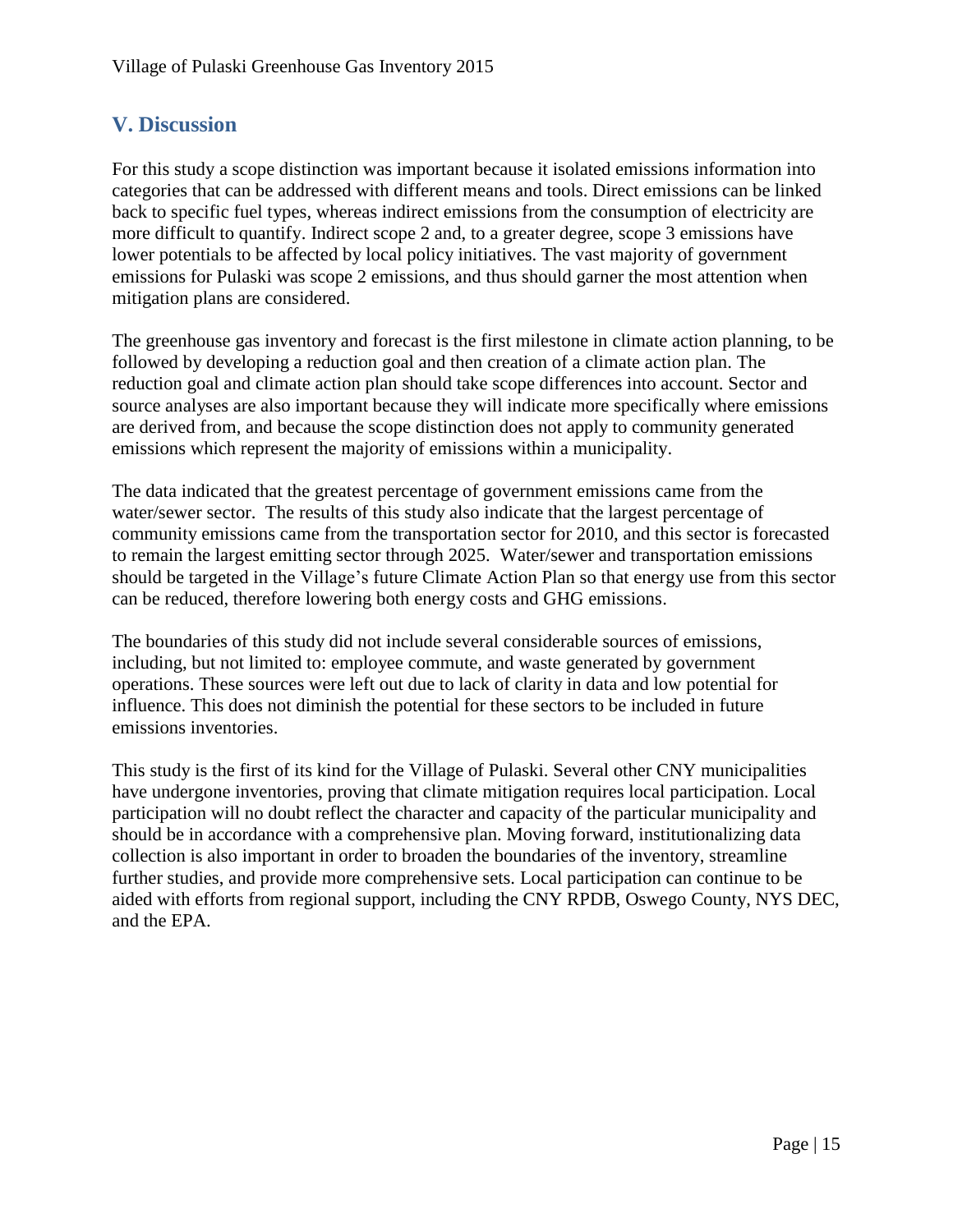#### <span id="page-16-0"></span>**VI. Conclusion**

As a Climate Smart Community, the Village of Pulaski has partnered with state and local agencies to combat climate change and pledge to reduce greenhouse gas emissions. The first milestone for meeting climate mitigation goals, according to ICLEI-Local Governments for Sustainability, is to conduct a baseline emissions inventory and forecast. This study was the first attempt to comprehensively quantify these emissions for the Village. It will provide a benchmark for planning purposes with the goal of setting an emissions reduction target and developing a Climate Action Plan.

Emissions for the Village of Pulaski in the 2010 baseline year totaled  $24,845$  MTCO<sub>2</sub>e for all activity covered in this inventory,  $252 \text{ MTCO}_2$ e (1.0%) of which was from government activity and 24,593 MTCO<sub>2</sub>e (99.0%) of which was from community-wide activity. The majority of government emissions came from scope 2 sources that can be influenced through planning initiatives. Although a considerable proportion came from the community, which is outside direct governmental control, the local government can take steps to reduce their energy use and GHG emissions to serve as an example to the community. The local government can also provide information and assistance to community members to encourage them to take related actions.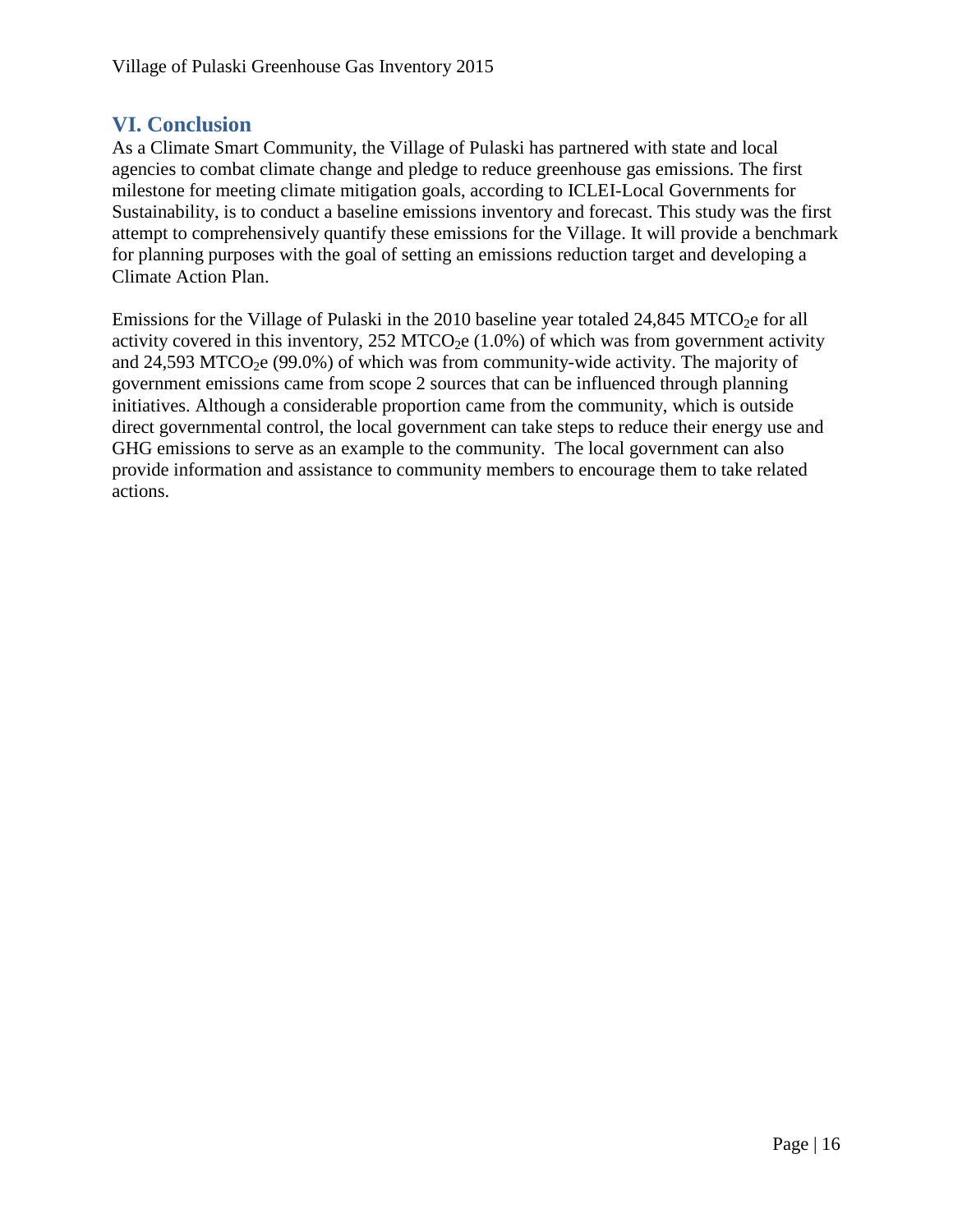## <span id="page-17-0"></span>**Appendix A: Community Protocol Compliance**

ICLEI protocol‐compliant inventories must include a table illustrating included and excluded emissions sources and activities, along with final emissions figures. The table below depicts the included and excluded emissions sources and activities and final emissions figures for this inventory and uses ICLEI's notation keys found in the U.S. Community Protocol, Appendix B.

| Emissions Report Summary Table (2010 baseline year)                                                                                            |                           |                          |                                                                                                                                                                                                      |                                                                                                                                                                                                                                                                                                                                                                                           |                            | IE- Included Elsewhere<br>NF-Not estimated  | SI- Local government signit<br>CA- community-wide activit |
|------------------------------------------------------------------------------------------------------------------------------------------------|---------------------------|--------------------------|------------------------------------------------------------------------------------------------------------------------------------------------------------------------------------------------------|-------------------------------------------------------------------------------------------------------------------------------------------------------------------------------------------------------------------------------------------------------------------------------------------------------------------------------------------------------------------------------------------|----------------------------|---------------------------------------------|-----------------------------------------------------------|
|                                                                                                                                                |                           |                          |                                                                                                                                                                                                      |                                                                                                                                                                                                                                                                                                                                                                                           |                            | NA- not applicable                          |                                                           |
| Include estimates of emissions associated with the 5 basic emissions generating activities                                                     |                           |                          |                                                                                                                                                                                                      |                                                                                                                                                                                                                                                                                                                                                                                           |                            | NO- not occurring                           |                                                           |
| <b>Emissions Type</b>                                                                                                                          | <b>Source or Activity</b> | <b>Activity Data</b>     | <b>Emissions Factor &amp; Source</b>                                                                                                                                                                 | <b>Accounting Method</b>                                                                                                                                                                                                                                                                                                                                                                  |                            | Included (SI, CA) Excluded (IE, NA, NO, NE) | Emissions (MTCO2e)                                        |
|                                                                                                                                                |                           |                          |                                                                                                                                                                                                      |                                                                                                                                                                                                                                                                                                                                                                                           |                            |                                             |                                                           |
| <b>Built Environment</b>                                                                                                                       |                           |                          | 53.02 kg CO <sub>2</sub> /MMBtu; 1 g                                                                                                                                                                 |                                                                                                                                                                                                                                                                                                                                                                                           |                            |                                             |                                                           |
| Use of fuel in residential stationary combustion (nat. gas- MMBtu) source and activity                                                         |                           |                          | CH4/MMBtu; 0.1 g N2O/MMBtu;<br>EPA Mandatory Reporting Rule<br>70,062 (MRR)                                                                                                                          | Collected data from<br>National Grid and put into<br>CACP                                                                                                                                                                                                                                                                                                                                 | CA                         |                                             | 3.726                                                     |
|                                                                                                                                                |                           |                          | Averaged distillate fuel oil #1, 2,4<br>EF= 74.5 kg CO <sub>2</sub> /MMBtu; LPG=                                                                                                                     | Used ICLEI's US<br>Community Protocol                                                                                                                                                                                                                                                                                                                                                     |                            |                                             |                                                           |
| Use of fuel in residential stationary combustion (fuel oil, wood, LPG- MMBtu) source and activity                                              |                           |                          | 62.98 kg CO <sub>2</sub> /MMBtu; EPA<br>1,104 Mandatory Reporting Rule (MRR)<br>53.02 kg CO <sub>2</sub> /MMBtu; 1 g                                                                                 | Appendix C (Built<br>Environment), BE 1.2                                                                                                                                                                                                                                                                                                                                                 | CA                         |                                             | 73                                                        |
| Use of fuel in commercial stationary combustion (nat. gas- MMBtu) source and activity                                                          |                           |                          | CH4/MMBtu: 0.1 a N2O/MMBtu:<br>EPA Mandatory Reporting Rule<br>39,071 (MRR)                                                                                                                          | Collected data from<br>National Grid and put into<br>CACP                                                                                                                                                                                                                                                                                                                                 | CA                         |                                             | 3,673                                                     |
|                                                                                                                                                |                           |                          | Coal/coke mixed commercial<br>sector= 93.4 kg CO <sub>2</sub> /MMBtu;<br>Averaged distillate fuel oil #1, 2,4<br>EFs= 74.5 kg CO2/MMBtu; LPG=                                                        | Used ICLEI's US                                                                                                                                                                                                                                                                                                                                                                           |                            |                                             |                                                           |
| Use of commercial stationary combustion (fuel- MMBtu) source and activity                                                                      |                           |                          | 62.98 kg CO2/MMBtu; EPA<br>1,462 Mandatory Reporting Rule (MRR)                                                                                                                                      | Community Protocol<br>Appendix C (Built<br>Environment), BE 1.3                                                                                                                                                                                                                                                                                                                           | CA                         |                                             | 99                                                        |
|                                                                                                                                                |                           |                          | 53.02 kg CO <sub>2</sub> /MMBtu; 1 g<br>CH4/MMBtu; 0.1 g N2O/MMBtu;<br>EPA Mandatory Reporting Rule                                                                                                  |                                                                                                                                                                                                                                                                                                                                                                                           |                            |                                             |                                                           |
| Industrial Stationary combustion sources (nat. gas- MMBtu) source and activity                                                                 |                           | <b>N/A</b>               | (MRR)                                                                                                                                                                                                |                                                                                                                                                                                                                                                                                                                                                                                           | <b>NA</b>                  |                                             |                                                           |
|                                                                                                                                                |                           |                          |                                                                                                                                                                                                      |                                                                                                                                                                                                                                                                                                                                                                                           |                            |                                             |                                                           |
| Industrial Stationary combustion sources (fuel- MMBtu) source and activity                                                                     |                           | <b>N/A</b>               |                                                                                                                                                                                                      |                                                                                                                                                                                                                                                                                                                                                                                           | <b>NA</b>                  |                                             |                                                           |
| Electricity                                                                                                                                    |                           |                          |                                                                                                                                                                                                      |                                                                                                                                                                                                                                                                                                                                                                                           |                            |                                             |                                                           |
|                                                                                                                                                |                           | <b>N/A</b>               |                                                                                                                                                                                                      |                                                                                                                                                                                                                                                                                                                                                                                           | <b>NA</b>                  |                                             |                                                           |
| Power generation (natural gas use- therms) source                                                                                              |                           |                          |                                                                                                                                                                                                      | Collected data from                                                                                                                                                                                                                                                                                                                                                                       |                            |                                             |                                                           |
| use of electricity by the community (MWh) activity                                                                                             |                           | $\sim$                   | eGrid 2009 subregion factors (EPA) CACP                                                                                                                                                              | National Grid and put into                                                                                                                                                                                                                                                                                                                                                                | CA                         |                                             | 4,963                                                     |
| <b>District Heating/Cooling</b><br>District Heating/Cooling facilities in community source                                                     |                           | <b>N/A</b>               |                                                                                                                                                                                                      |                                                                                                                                                                                                                                                                                                                                                                                           | <b>NA</b>                  |                                             |                                                           |
| Use of district heating/cooling by community activity                                                                                          |                           | <b>N/A</b>               |                                                                                                                                                                                                      |                                                                                                                                                                                                                                                                                                                                                                                           | <b>NA</b>                  |                                             |                                                           |
|                                                                                                                                                |                           |                          | EPA GHGRP data reported here:                                                                                                                                                                        |                                                                                                                                                                                                                                                                                                                                                                                           |                            |                                             |                                                           |
| Industrial process emissions in the community source<br>Refrigerant leakage in the community source                                            |                           | <b>N/A</b><br><b>N/A</b> | ghgdata.epa.gov                                                                                                                                                                                      |                                                                                                                                                                                                                                                                                                                                                                                           | <b>NA</b><br>$N\mathsf{E}$ |                                             |                                                           |
| <b>Transportation and other Mobile Sources</b>                                                                                                 |                           |                          |                                                                                                                                                                                                      |                                                                                                                                                                                                                                                                                                                                                                                           |                            |                                             |                                                           |
| On-road passenger vehicles<br>on-road passenger vehicles operating within the community (VMT) source                                           |                           |                          | CACP (Version 3.0) & EPA MRR<br>emission factors for gasoline and<br>diesel (varies by vehicle class for<br>N2O & CH4): LGOP gasoline<br>EF=8.78 kgCO2/gal; diesel EF=<br>21,715,467 10.21 kgCO2/gal | Used formula: AADT x<br>Road Length x 365 days<br>per year = AVMT. For<br>roads without AADT<br>counts, used "Minimum<br>Maintenance Standards<br>Regulation 239/02," which<br>meant taking length of<br>roadway without AADT<br>counts, multiplying by a<br>factor of 6 for rural roads,<br>and then dividing the sum<br>by total roadway length to<br>receive an average AADT<br>count. | CA                         |                                             | 10,071                                                    |
|                                                                                                                                                |                           |                          |                                                                                                                                                                                                      |                                                                                                                                                                                                                                                                                                                                                                                           |                            |                                             |                                                           |
| on-road passenger vehicle travel associated with community land uses (VMT)<br>On-road freight vehicles                                         | activity                  | N/A                      |                                                                                                                                                                                                      |                                                                                                                                                                                                                                                                                                                                                                                           | $N\mathsf{E}$              |                                             |                                                           |
| on-road freight and service vehicles operating within the community boundary source                                                            |                           | N/A                      |                                                                                                                                                                                                      |                                                                                                                                                                                                                                                                                                                                                                                           | <b>NE</b>                  |                                             |                                                           |
| on-road freight and service vehicle travel associated with community land uses activity                                                        |                           | <b>N/A</b>               |                                                                                                                                                                                                      |                                                                                                                                                                                                                                                                                                                                                                                           | $_{\rm NE}$                |                                             |                                                           |
| On-road transit vehicles operating within the community boundary source                                                                        |                           | <b>N/A</b>               |                                                                                                                                                                                                      |                                                                                                                                                                                                                                                                                                                                                                                           | <b>NE</b>                  |                                             |                                                           |
| <b>Transit Rail</b><br>transit rail vehicles operating within the community boundary source                                                    |                           | <b>N/A</b>               |                                                                                                                                                                                                      |                                                                                                                                                                                                                                                                                                                                                                                           | NE                         |                                             |                                                           |
| use of transit rail travel by community activity<br>Inter-city passenger rail vehicles operating within the community boundary source          |                           | <b>N/A</b><br><b>N/A</b> |                                                                                                                                                                                                      |                                                                                                                                                                                                                                                                                                                                                                                           | $_{\rm NE}$<br><b>NE</b>   |                                             |                                                           |
| Freight rail vehicles operating within the community boundary source                                                                           |                           | <b>N/A</b>               |                                                                                                                                                                                                      |                                                                                                                                                                                                                                                                                                                                                                                           | $_{\rm NE}$                |                                             |                                                           |
| Marine<br>Marine vessels operating within community boundary source                                                                            |                           | ΝA                       |                                                                                                                                                                                                      |                                                                                                                                                                                                                                                                                                                                                                                           | <b>NA</b>                  |                                             |                                                           |
| use of ferries by community activity                                                                                                           |                           | <b>N/A</b>               |                                                                                                                                                                                                      |                                                                                                                                                                                                                                                                                                                                                                                           | <b>NA</b>                  |                                             |                                                           |
| Off-road surface vehicles and other mobile equipment operating within community boundary source<br>Use of air travel by the community activity |                           | <b>N/A</b><br><b>N/A</b> |                                                                                                                                                                                                      |                                                                                                                                                                                                                                                                                                                                                                                           | NE<br>NF                   |                                             |                                                           |
|                                                                                                                                                |                           |                          |                                                                                                                                                                                                      |                                                                                                                                                                                                                                                                                                                                                                                           |                            |                                             |                                                           |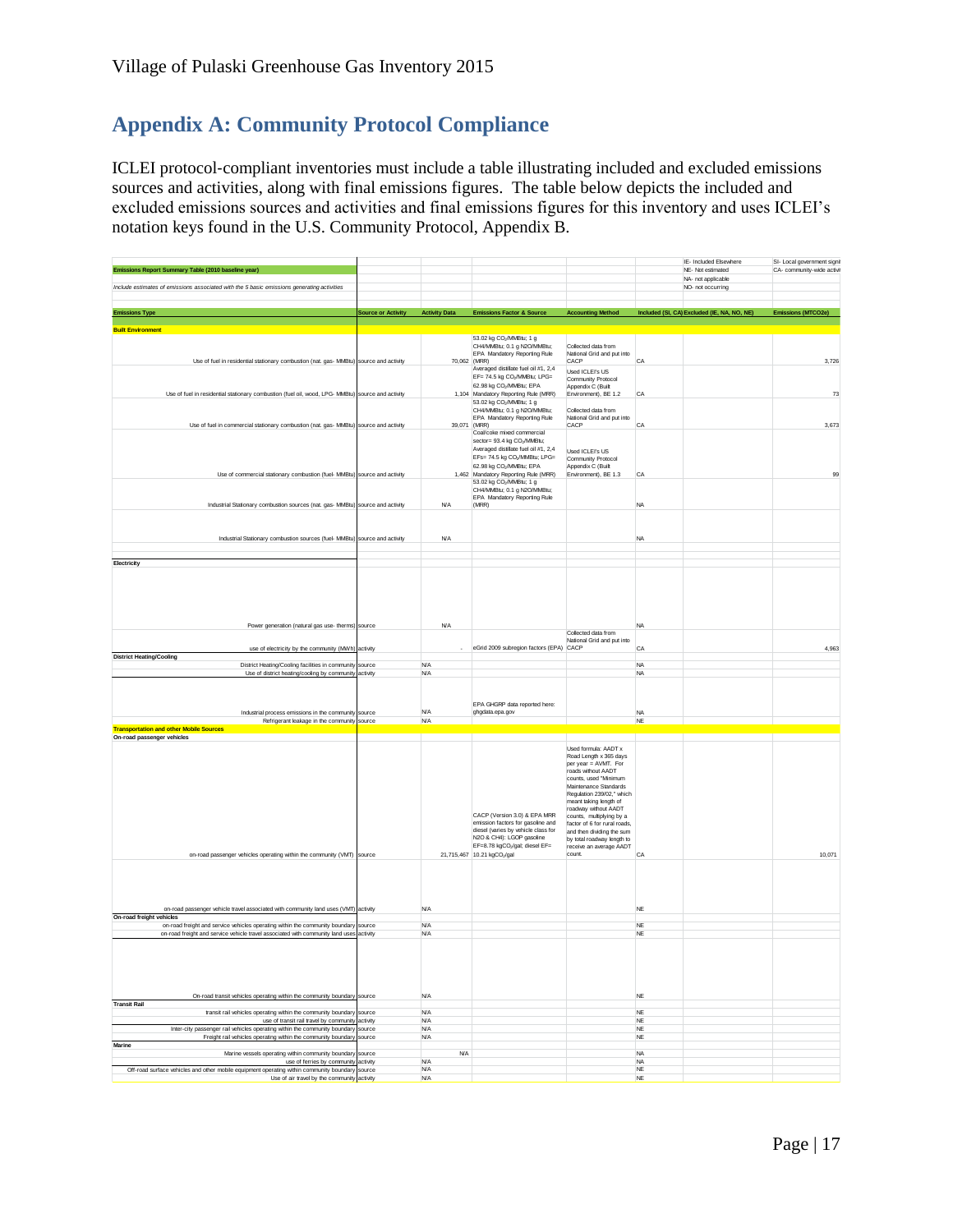## Village of Pulaski Greenhouse Gas Inventory 2015

| <b>Solid Waste</b>                                                                                                                                                                             |            |                                                                      |                                               |           |      |
|------------------------------------------------------------------------------------------------------------------------------------------------------------------------------------------------|------------|----------------------------------------------------------------------|-----------------------------------------------|-----------|------|
| <b>Solid Waste</b>                                                                                                                                                                             |            |                                                                      |                                               |           |      |
|                                                                                                                                                                                                |            | Process emissions reported to the                                    |                                               |           |      |
|                                                                                                                                                                                                |            | EPA GHGRP annually; stationary<br>combustion emissions accounted for |                                               |           |      |
| Operation of solid waste disposal facilities in community source                                                                                                                               | <b>N/A</b> | in the energy use sector                                             |                                               | <b>NA</b> |      |
|                                                                                                                                                                                                |            |                                                                      |                                               |           |      |
|                                                                                                                                                                                                |            |                                                                      |                                               |           |      |
|                                                                                                                                                                                                |            |                                                                      | Used ICLEI's US                               |           |      |
|                                                                                                                                                                                                |            |                                                                      | Community Protocol<br>Appendix E (Solid Waste |           |      |
|                                                                                                                                                                                                |            |                                                                      | Emission Activities and                       |           |      |
| generation and disposal of solid waste by the community source and activity                                                                                                                    | 1,777.65   |                                                                      | Sources), SW 2.2                              | CA        | 2272 |
| <b>Water and Wastewater</b>                                                                                                                                                                    |            |                                                                      |                                               |           |      |
| Potable Water- Energy Use                                                                                                                                                                      |            |                                                                      |                                               |           |      |
|                                                                                                                                                                                                |            |                                                                      |                                               |           |      |
|                                                                                                                                                                                                |            |                                                                      |                                               |           |      |
|                                                                                                                                                                                                |            | CACP 3.0 eGrid 2009 electricity                                      |                                               |           |      |
|                                                                                                                                                                                                |            | emission factors; and natural gas<br>emission factors= 53.02 kg      |                                               |           |      |
|                                                                                                                                                                                                |            | CO2/MMBtu; 1 g CH4/MMBtu; 0.1 g                                      |                                               |           |      |
| Operation of water delivery facilities in the community source                                                                                                                                 | <b>N/A</b> | N2O/MMBtu                                                            |                                               | IE.       |      |
| Use of energy associated with use of potable water by the community activity                                                                                                                   | <b>N/A</b> |                                                                      |                                               | IE        |      |
|                                                                                                                                                                                                |            |                                                                      |                                               |           |      |
|                                                                                                                                                                                                |            |                                                                      |                                               |           |      |
|                                                                                                                                                                                                |            | CACP 3.0 eGrid 2009 electricity                                      |                                               |           |      |
|                                                                                                                                                                                                |            | emission factors; and natural gas                                    |                                               |           |      |
|                                                                                                                                                                                                |            | emission factors=53.02 kg                                            |                                               |           |      |
|                                                                                                                                                                                                |            | CO2/MMBtu; 1 g CH4/MMBtu; 0.1 g                                      |                                               |           |      |
| Use of energy associated with generation of wastewater by the community activity                                                                                                               | N/A        | N2O/MMBtu                                                            |                                               | <b>NE</b> |      |
| <b>Centralized Wastewater Systems- Process Emissions</b>                                                                                                                                       |            | Method WW.8= EF without                                              |                                               |           |      |
|                                                                                                                                                                                                |            | nitrification or denitrification= 3.2 g                              |                                               |           |      |
|                                                                                                                                                                                                |            | N <sub>2</sub> O/person equivalent/year; Method                      |                                               |           |      |
|                                                                                                                                                                                                |            | WW.12a= EF for stream/river                                          |                                               |           |      |
|                                                                                                                                                                                                |            | discharge= 0.005 kg N2O-N/kg                                         |                                               |           |      |
| Process emissions from operation of wastewater treatment facilities located in community source                                                                                                | N/A        | sewage-N discharged                                                  |                                               | <b>NA</b> |      |
| process emissions associated with generation of wastewater by community activity                                                                                                               | N/A        |                                                                      |                                               | <b>NA</b> |      |
| Use of septic systems in community source and activity                                                                                                                                         | N/A        |                                                                      |                                               | <b>NA</b> |      |
| <b>Agriculture</b>                                                                                                                                                                             |            |                                                                      |                                               |           |      |
| Domesticated animal production source                                                                                                                                                          | <b>N/A</b> |                                                                      |                                               | <b>NF</b> |      |
| Manure decomposition and treatment source                                                                                                                                                      | N/A        |                                                                      |                                               | <b>NE</b> |      |
| <b>Upstream Impacts of Community-wide Activities</b>                                                                                                                                           |            |                                                                      |                                               |           |      |
| Upstream impacts of fuels used in stationary applications by community activity                                                                                                                | <b>N/A</b> |                                                                      |                                               | <b>NE</b> |      |
| upstream and transmissions and distribution impacts of purchased electricity used by the                                                                                                       |            |                                                                      |                                               |           |      |
| community activity                                                                                                                                                                             | <b>N/A</b> |                                                                      |                                               | NE.       |      |
| upstream impacts of fuels used for transportation in trips associated with the community activity                                                                                              | <b>N/A</b> |                                                                      |                                               | <b>NE</b> |      |
| upstream impacts of fuels used by water and wastewater facilities for water used and wastewater                                                                                                |            |                                                                      |                                               |           |      |
| generated within the community boundary activity                                                                                                                                               | N/A        |                                                                      |                                               | NE.       |      |
| Upstream impacts of select materials (concrete, food, paper, carpets, etc.) used by the whole<br>community (additional community-wide flows of goods & services will create significant double |            |                                                                      |                                               |           |      |
| counting issues) activity                                                                                                                                                                      | N/A        |                                                                      |                                               | <b>NE</b> |      |
| <b>Independent Consumption-Based Accounting</b>                                                                                                                                                |            |                                                                      |                                               |           |      |
| Household consumption (e.g., gas & electricity, transportation, and the purchase of all other food                                                                                             |            |                                                                      |                                               |           |      |
| goods and services by all households in the community) activity                                                                                                                                | <b>N/A</b> |                                                                      |                                               | <b>NE</b> |      |
| Government consumption (e.g., gas & electricity, transportation, and the purchase of all other                                                                                                 |            |                                                                      |                                               |           |      |
| food, goods and services by all governments in the community) activity                                                                                                                         | N/A        |                                                                      |                                               | NE.       |      |
| Lifecycle emissions of community businesses (e.g., gas & electricity, transportation, and the                                                                                                  |            |                                                                      |                                               |           |      |
| purchase of all other food, goods and services by all businesses in the community) activity                                                                                                    | N/A        |                                                                      |                                               | <b>NE</b> |      |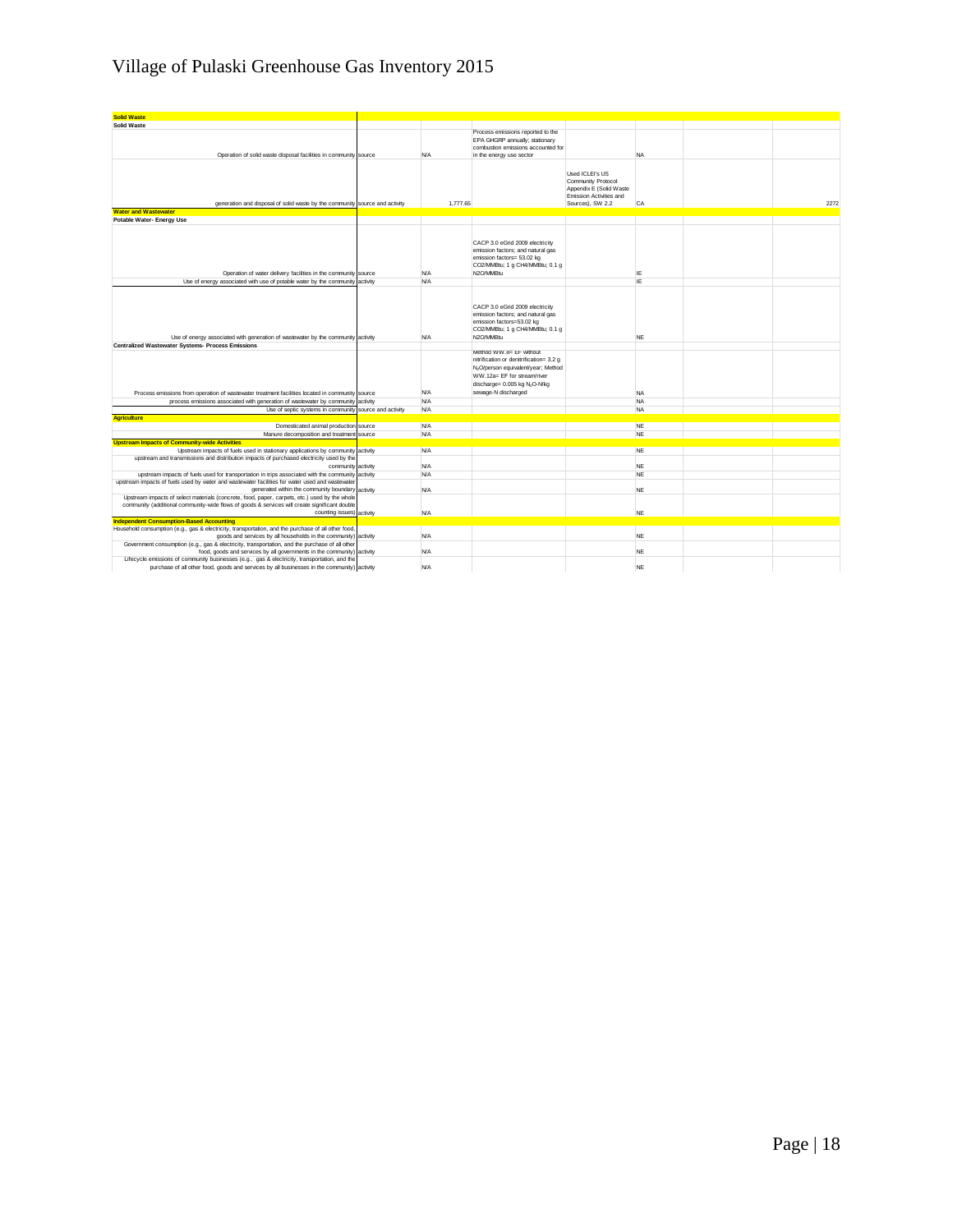## <span id="page-19-0"></span>**Appendix B: Estimation Method for Vehicle Miles Traveled**

The New York State Department of Transportation (NYSDOT) Traffic Data Viewer and information collected by the Syracuse Metropolitan Transportation Council (SMTC) provided data on the Annual Average Daily Traffic (AADT) going through the Village of Pulaski. Internal GIS data was utilized to generate road lengths within the Village boundary, and these lengths were multiplied with the traffic counts to derive estimates for daily vehicle miles travelled (DVMT). DVMT was then multiplied by 365 days per year to derive annual vehicle miles traveled (AVMT). These estimates were entered into ClearPath to calculate emissions using the VMT & MPG calculator.<sup>4</sup>

The NYSDOT relies on actual and estimated traffic counts for their model, which may result in slight over or under estimations in the average daily traffic data. Additionally, the counts do not distinguish between origin and destination; therefore, these counts represent all vehicle trips that begin, end, and travel through the Village of Pulaski, therefore resulting in slight overestimations of Village VMT. Also, the NYSDOT tracks traffic counts for main arteries only; therefore, additional calculations for AADT were needed to estimate AVMT for local/collector roads, as well as some main arteries that do not have AADTs available. The total length of roads in Pulaski with traffic counts is 8.4 miles in 2010, while 20.685 miles of roads do not have AADT counts available.

According to the *Minimum Maintenance Standards Regulation 239/02*, a set of guidelines produced by the Association of Municipalities of Ontario to help local communities estimate traffic volume, while conducting an AADT count, it is possible to estimate the traffic volume for dead-ends and cul-de-sacs to avoid resource intensive counts. This is done by multiplying the number of houses on the roadway by a factor of 6 for rural areas and 10 for urban areas.

This method was applied to the Village of Pulaski for the roads without AADT counts. It was determined that there were 1,048 occupied households in the Village of Pulaski in 2010, according to the 2010 US Census. It was assumed that all 1,048 homes are on roadways that do not have a count, since most houses are on local/collector roads and almost all local/collector roads in Pulaski did not have an AADT count. By multiplying 1,048 homes by 6, a combined AADT count of 6,288 was calculated for all 20.685 miles of roads without AADT counts available. In order to calculate VMTs, an average AADT value was needed, and derived by dividing by 6,288 by the 20.685 miles of uncounted roadway. This gave an average AADT value of 304, which was applied to all roadways that did not have a count.

There is some error involved in using this method. For instance, the method is meant to be applied to dead end streets and cul-de-sacs, but this study applied it to all roads in Pulaski without AADT counts available. In addition, there may have been some double counting if homes in Pulaski are located on roads that have AADT counts available. However, counting the number of houses on each road that did not have an AADT count would have been time consuming, and this VMT calculation is supposed to serve as a general reference for the Village,

 $\overline{\phantom{a}}$ 

<sup>4</sup> Default MPGs and emissions factors from ICLEI's LGOP were used. To account for the 10% ethanol in most modern gasoline blends, VMT was entered for gasoline as 90% of the total VMT and for ethanol as 10% of the total VMT, and the same MPG was used for ethanol calculations as gasoline calculations.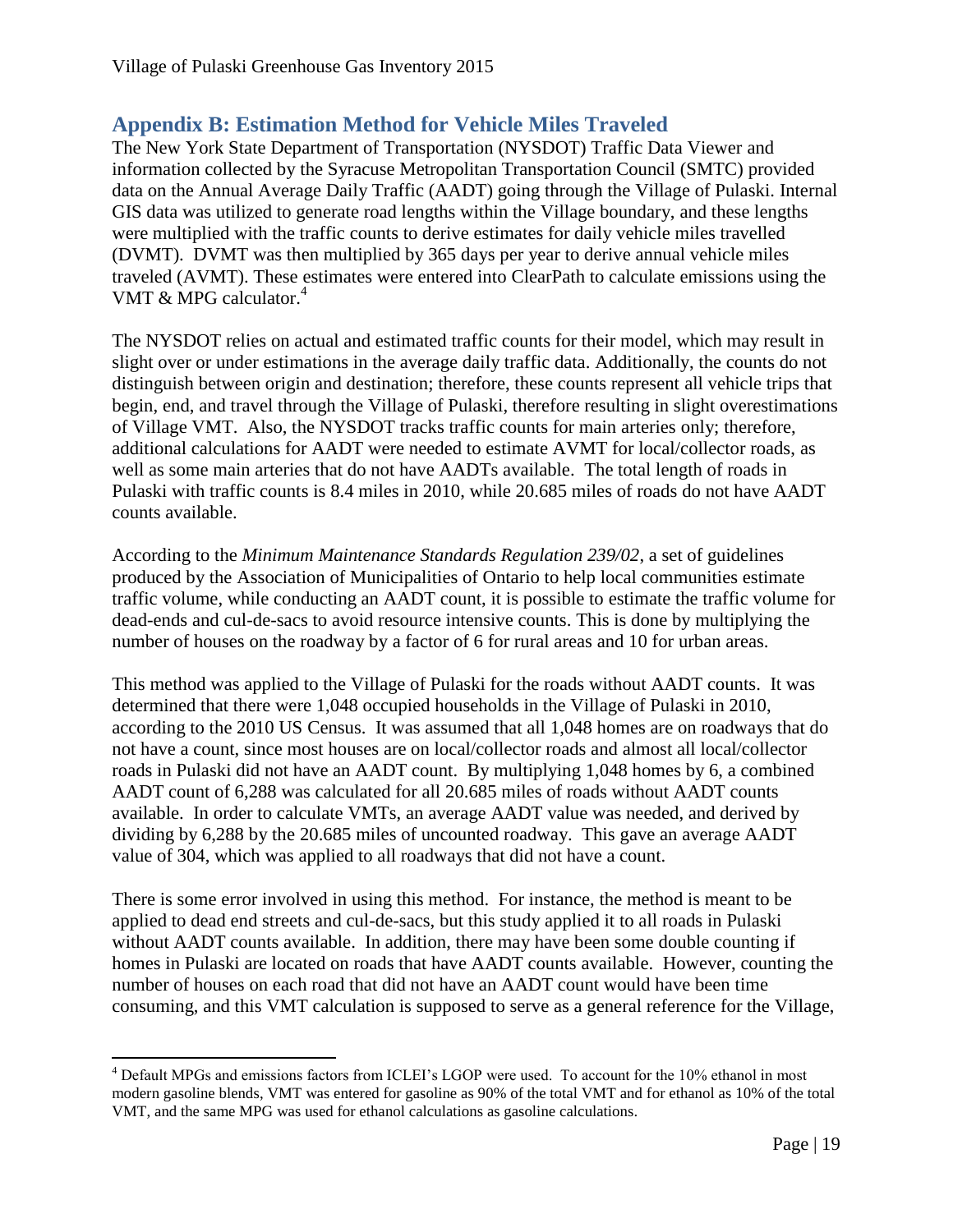not as an exact figure. Although this method involves some error, it is the best estimation of traffic volume given the availability of data.

|                                          |                                    |                                 |                  |               | <b>LENGTH IN</b><br><b>VILLAGE</b> | <b>RATIO OF</b><br><b>LENGTH IN</b> |               |
|------------------------------------------|------------------------------------|---------------------------------|------------------|---------------|------------------------------------|-------------------------------------|---------------|
| <b>BEGINDES</b>                          |                                    | TDV_ROUT                        |                  | <b>LENGTH</b> | OF PULASKI                         | <b>VILLAGE OF</b>                   |               |
| $\mathbf C$                              | <b>ENDDESC</b>                     | $\bf{E}$                        | <b>AADT</b>      | (MILES)       | (MILES)                            | <b>PULASKI</b>                      | <b>DVMT</b>   |
| <b>RT13</b>                              | CR <sub>5</sub><br><b>PULASKI</b>  | US11,<br><b>SALINA ST</b>       | 9599             | 0.370         | 0.370                              | 1.000                               | 3,550.852     |
| <b>RT11</b>                              | RT 3 END<br><b>RT13</b>            | <b>NY13</b>                     | 2178             | 3.170         | 0.998                              | 0.315                               | 2,172.607     |
| <b>CR 48</b><br><b>PINEVILLE</b>         | ACC RT 81I                         | <b>NY13</b>                     | 2371             | 4.349         | 0.327                              | 0.075                               | 775.998       |
| <b>NY 13</b><br>(OFF)                    | I-81 SB $(ON)$                     | <b>NY13</b> to 181<br><b>SB</b> | 1561             | 0.407         | 0.263                              | 0.647                               | 411.240       |
|                                          |                                    |                                 |                  |               |                                    |                                     |               |
| ACC RT 81I                               | <b>RT11</b>                        | <b>NY13</b>                     | 9564             | 0.790         | 0.790                              | 1.000                               | 7,554.365     |
| <b>JCT CR 2</b><br><b>RICHLAND</b><br>RD | <b>JCT LAKE</b><br><b>ST CR 15</b> | <b>I81</b>                      | 15671            | 5.609         | 0.790                              | 0.141                               |               |
|                                          | <b>LACONA</b><br><b>CR15</b>       |                                 |                  |               |                                    |                                     | 12,377.725    |
| CR <sub>5</sub><br><b>PULASKI</b>        | <b>SANDY</b><br><b>CREEK</b>       | <b>US11</b>                     | 2189             | 5.758         | 0.919                              | 0.160                               | 2,010.610     |
| <b>JCT CR</b>                            |                                    |                                 |                  |               |                                    |                                     |               |
| <b>TINKER</b>                            |                                    |                                 |                  |               |                                    |                                     |               |
| <b>TAVERN</b>                            |                                    |                                 |                  |               |                                    |                                     |               |
| RD                                       | JCT RT 13                          | <b>I81</b>                      | 16832            | 3.380         | 0.234                              | 0.069                               | 3,943.591     |
| $I-81$ NB                                |                                    | I81 NB to                       |                  |               |                                    |                                     |               |
| (OFF)<br>I-81 SB                         | <b>NY 13(ON)</b>                   | <b>NY13</b><br>I81 SB to        | 1499             | 0.226         | 0.226                              | 1.000                               | 339.303       |
| (OFF)                                    | CR 2 (ON)                          | CR <sub>2</sub>                 | 1068             | 0.285         | 0.285                              | 1.000                               | 304.739       |
|                                          | <b>JCT CR 2</b>                    |                                 |                  |               |                                    |                                     |               |
|                                          | <b>RICHLAND</b>                    |                                 |                  |               |                                    |                                     |               |
| JCT RT 13                                | RD                                 | <b>I81</b>                      | 16997            | 0.810         | 0.810                              | 1.000                               | 13,765.377    |
| CR 41 AND                                |                                    | US11,                           |                  |               |                                    |                                     |               |
| WOOD RD                                  | <b>RT13</b>                        | <b>SALINA ST</b>                | 3101             | 0.768         | 0.684                              | 0.890                               | 2,120.470     |
| <b>PULASKI</b>                           | <b>RICHLAND</b>                    | <b>RICHLAND</b>                 |                  |               |                                    |                                     |               |
| <b>VL</b>                                | <b>TL</b>                          | RD, CR 2                        | 1730             | 4.430         | 0.086                              | 0.019                               | 149.112       |
|                                          |                                    | <b>CENTERVIL</b><br>LE RD, CR   |                  |               |                                    |                                     |               |
| E VIL LINE                               | CR <sub>2</sub>                    | 2A                              | $\boldsymbol{0}$ | 0.490         | 0.490                              | 1.000                               | 0.000         |
|                                          | <b>I-81 NB</b>                     | CR2 to I81                      |                  |               |                                    |                                     |               |
| $CR2$ (ON)                               | (ON)                               | NB                              | 1023             | 0.268         | 0.268                              | 1.000                               | 274.016       |
|                                          | <b>PULASKI</b>                     | <b>RICHLAND</b>                 |                  |               |                                    |                                     |               |
| <b>US 11</b>                             | <b>VL</b>                          | RD, CR 2                        | 4143             | 0.860         | 0.860                              | 1.000                               | 3,563.059     |
|                                          |                                    |                                 |                  |               |                                    | <b>Total DVMT:</b>                  | 53,313.06     |
|                                          |                                    |                                 |                  |               |                                    | Days per year:                      | 365           |
|                                          |                                    |                                 |                  |               |                                    | <b>Total Annual</b>                 |               |
|                                          |                                    |                                 |                  |               |                                    | <b>VMT</b><br>(AVMT):               | 19,459,268.42 |
|                                          |                                    |                                 |                  |               |                                    |                                     |               |

**Table 3: 2010 Village of Pulaski Traffic Data for Road Segments with Available AADT**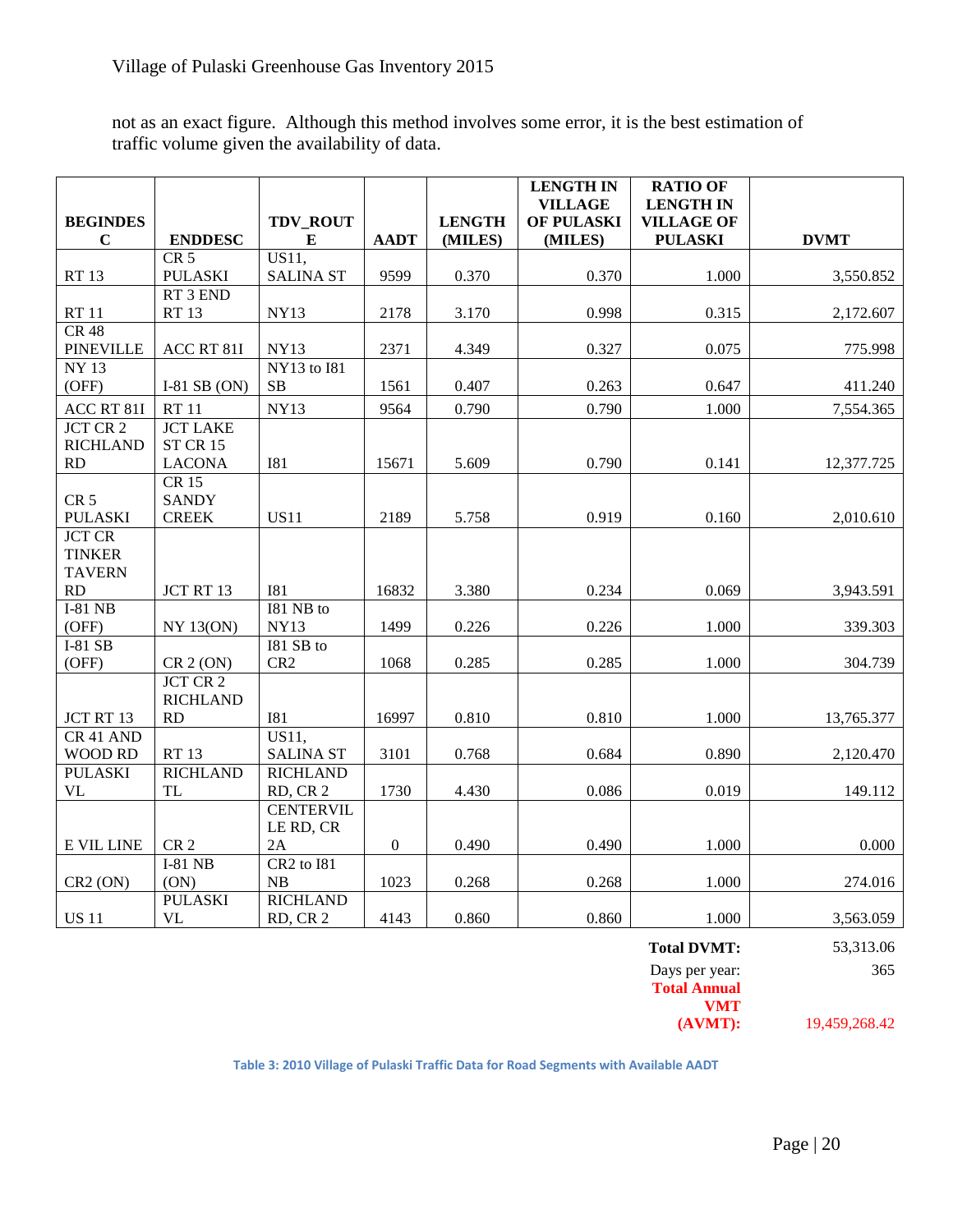| # occupied housing units:                                 | 1,048     |
|-----------------------------------------------------------|-----------|
| <b>Total AADT</b> for roads not                           |           |
| accounted for above:                                      | 6,288     |
| Days per year:                                            | 365       |
| <b>Average AADT</b> for roads not<br>accounted for above: | 304       |
| <b>Total Annual VMT for manually</b><br>calculated roads: | 2.295.120 |

**Table 4: 2010 Village of Pulaski Traffic Data for Road Segments without Available AADT**

AVMT for road segments with available AADT and for road segments without available AADT were then added to generate total AVMT for the Village of Pulaski, 21,754,388.417 miles in 2010.